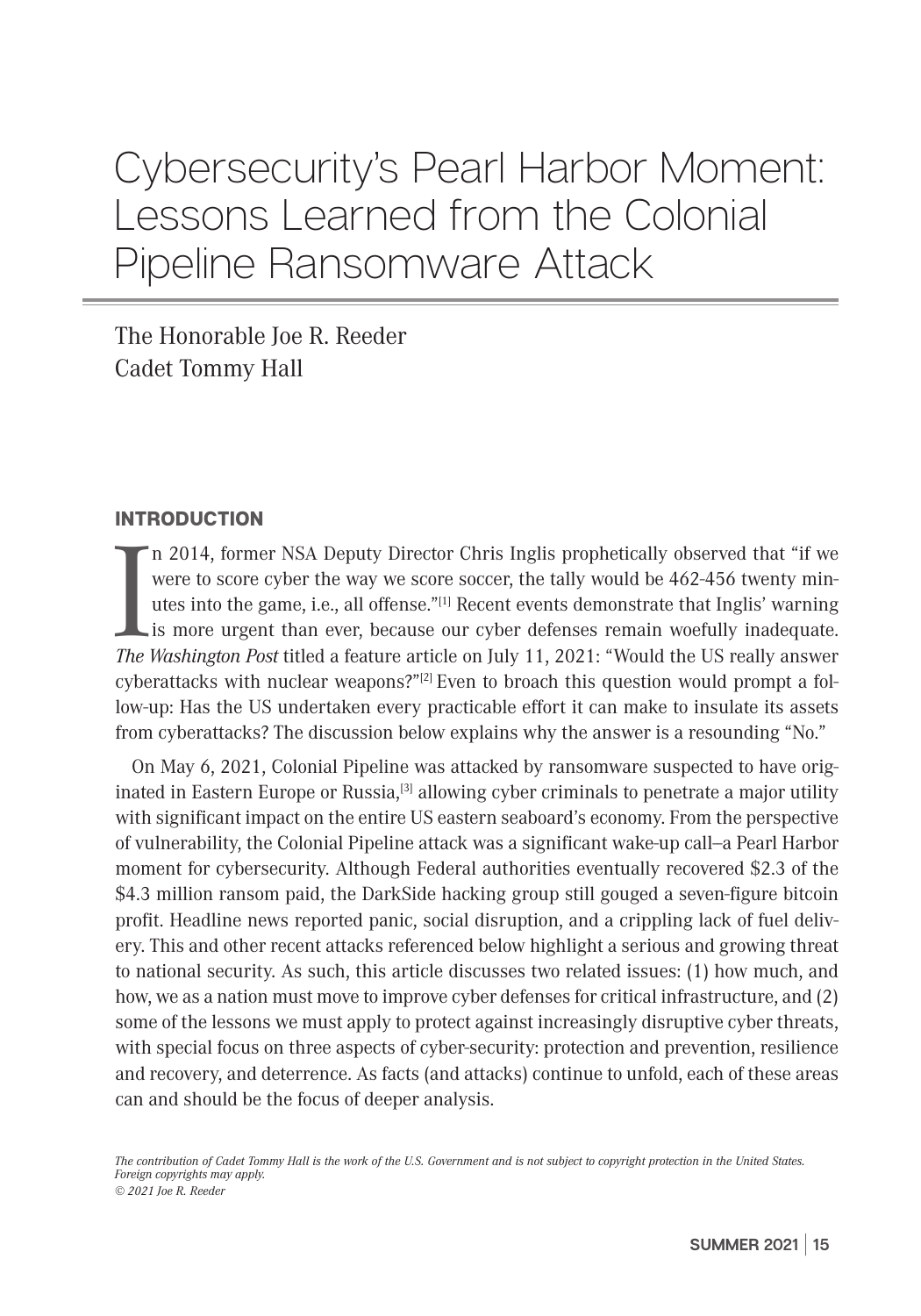

Joe R. Reeder, a 1970 West Point graduate and 82<sup>nd</sup> Airborne Division soldier, served as the Army's 14th Under Secretary and Chairman of the Panama Canal Commission (1993-97). For the past 23 years he has been a leader and senior shareholder in one of the world's largest international law firms, Greenberg Traurig, LLP, with clients including public figures, entertainers, and nations.

As a general proposition, the Department of Homeland Security (DHS) orients much more toward cyber defense, while the Department of Defense (DoD) provides cyber offense. Yet our overall national policy remains quite uncoordinated, with several cyber "stovepipes" that have separate authorities and missions, for example: DHS, Department of Justice (DOJ)/Federal Bureaus of Investigation (FBI), DoD/US Cyber Command (CYBERCOM), NSA/Intelligence Community (IC). These stovepipes render coordination ad hoc at best, and more reactionary to cyber events as they arise. The FY21 National Defense Authorization Act (NDAA) created a National Cyber Director to help correct this weakness, but time now is of the essence.

# *A Brief History of Ransomware Attacks in the United States*

On Friday, May 7, 2021, at 5:00 AM, a Colonial Pipeline employee found an electronic ransom note demanding millions of dollars in cryptocurrency.[4] Within seventy minutes of this discovery, Colonial Pipeline shut down all 5,500 miles of its pipelines.<sup>[5]</sup> On June 2, 2021, employees at JBS USA Holdings, Inc., one of the world's largest meat companies and a major beef supplier in the US, awoke to find a similar message. The CEO made the tough decision to pay \$11 million in ransom.<sup>[6]</sup> Less than a day later, the ferry service that shuttles sightseers to Martha's Vineyard met the same fate. Along these same lines, even a global pandemic did not deter malicious actors from targeting facets of everyday life, from tourism to lifesaving medicines.[7]

While it is partially true that ransomware hackers began with low-profile targets and grew bolder over time, public health researchers may have been the first ransomware victims. In 1989, Joseph Popp, a Harvard-educated evolutionary biologist, delivered floppy disks to twenty thousand researchers worldwide that purported to include an informational program pertaining to AIDS.[8] This elaborate ruse succeeded in infiltrating researchers' networks and encrypting their files, and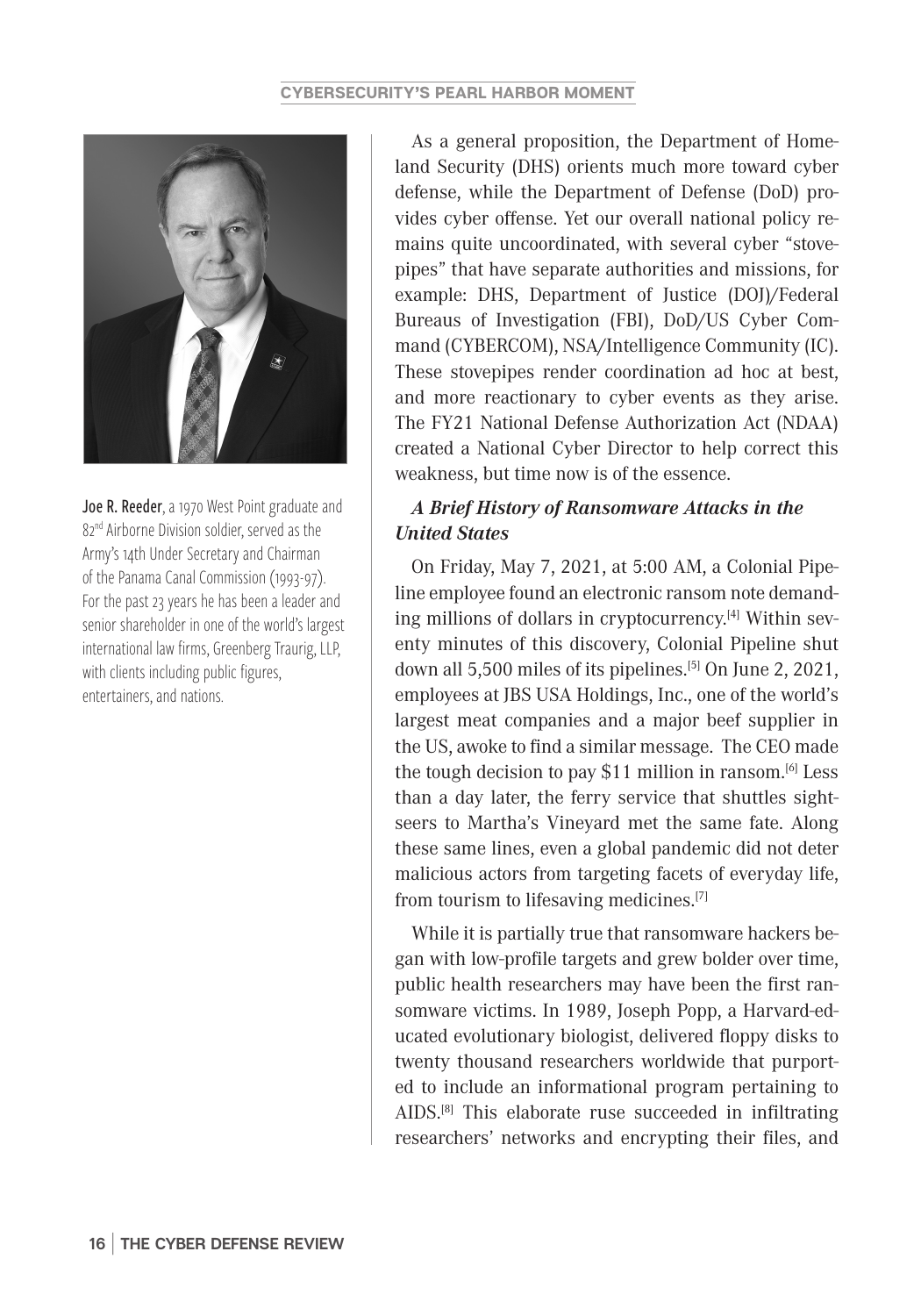

Tommy Hall, a West Point senior, focuses his research on China, including how historical concepts of nationalism influences contemporary interstate relations, domestic politics, and Communist Party legitimacy. His other interests include US cybersecurity, refugees, and human rights policies. As a Stamps Scholar, Chinese language major, and West Point policy debater, Cadet Hall hopes to use his expertise to build diverse, interdisciplinary teams willing to tackle the complex challenges that intersect national security and human rights in the 21<sup>st</sup> century.

Popp's floppy disks demanded a fee for decryption. These initial ransomware attacks amounted to urgent messages and encrypted files in exchange for money, or "scareware" that bombarded computers with pop-ups and urgent messages such as "SECURITY WARNING!"[9] Computer operator victims, upon closing the warnings, found their files encrypted. The goal of such pioneer ransomware hacks mirrors the Colonial Pipeline attacker's: strangle the victim until it pays the ransom to unlock captive files.

Ransomware has become increasingly common and hard to defend against. Ransomware attackers can look for any vulnerability across a vast array of targets, exploit it, and extract a ransom. This general strategy is what makes ransomware, at its core, an opportunistic attack. Effectively thwarting it requires either defending every target (an unworkable solution) or undercutting the business model itself by exponentially raising financial costs. The US Government (USG) faces similar challenges with general cybersecurity. What is different with ransomware is that it is intentionally disruptive – a far cry from traditional attacks that prioritize stealthy and long-term network penetrations over all other considerations.

Both the number and magnitude of ransomware demands have exploded over the past decade. In 2015, the FBI estimated the US suffered a thousand daily ransomware attacks, a statistic that quadrupled by  $2016^{[10]}$ . A December 2019 USG report cited nearly a thousand ransomware attacks targeting a range of victims, from pipelines to schools to hospitals.<sup>[11]</sup> Accurate statistics on ransomware and other cyber-attacks remain elusive, in part due to lack of any standardized statistics that consolidate existing estimates, and, because, as discussed more fully below, the US is yet to commit to a nationwide, collective "buy-in" to the benefits of real-time reporting and cooperation with government cyber institutions. Similar to Dr. Anthony Fauci's efforts to motivate 100 percent COVID-19 vaccinations, catalyzing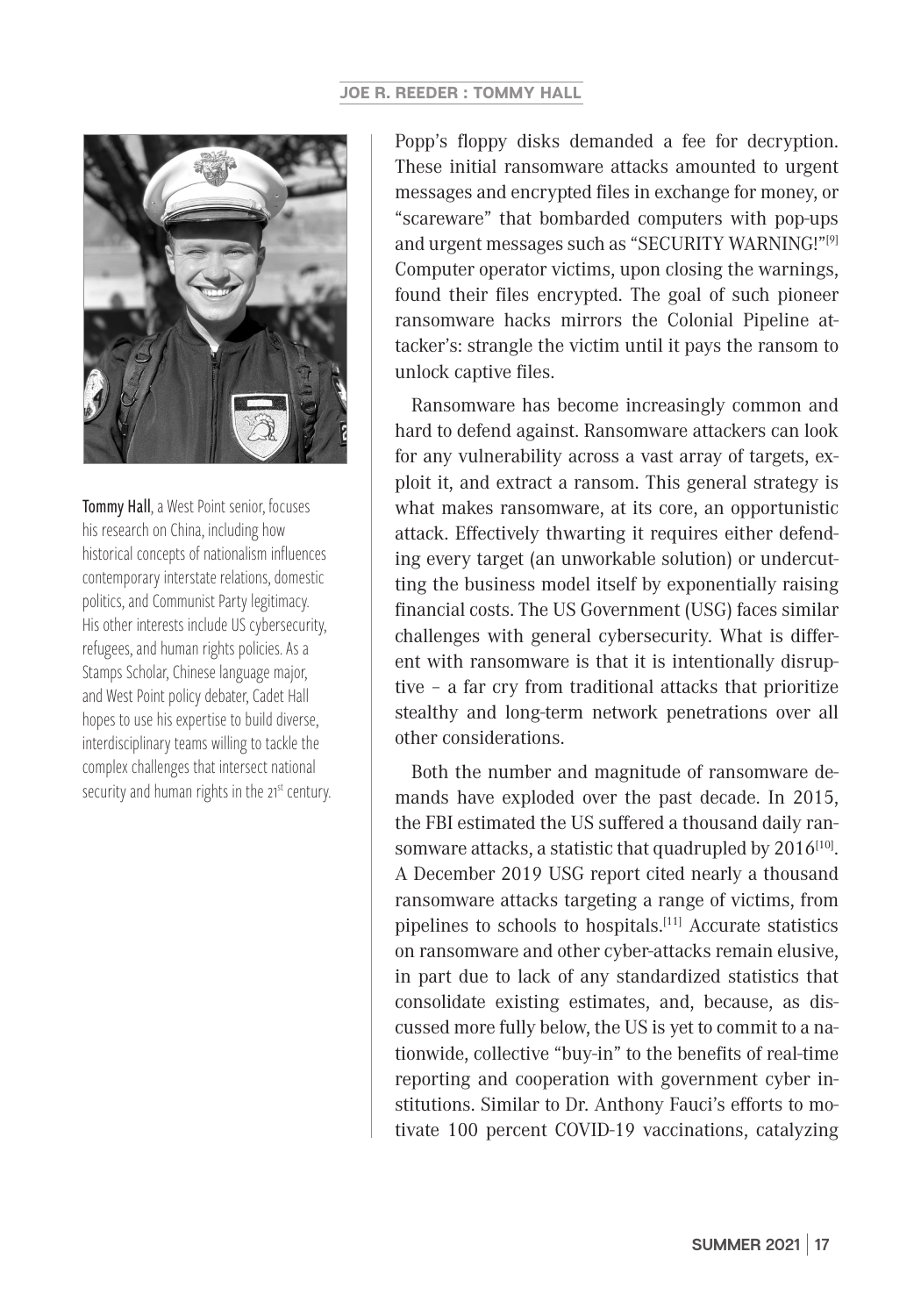cybersecurity "buy-in" is essential. By some accounts, literally millions of ransomware attacks go unreported, but these estimates vary wildly and many are based on one-off, educated guesses at best. See for example, Figure 1 below, which reports the number of global ransomware attacks during 2020 at 304.6 million.[13] 3.8 Million ra many are  $8.98328$ I **I** WHEN  $\frac{1}{2}$   $\frac{1}{2}$ **RANSOMWARE**  $304.00 \text{ m}$ **IoT**  $56.9$ **MALWARE**  $5d$  biit



Figure 1. 2020 Global Cyberattack Trends Report by SonicWall

Hacker methods also have become far more sophisticated and often are timed to strike victims Without granulating based on the size of the victimized business, the average of all ransom demands by one account grew from a few thousand dollars in 2018 to \$200,000 in 2020.[14] when they are most vulnerable and least able to survive interrupted operations (e.g., hitting schools in August and accounting firms during tax season).<sup>[15]</sup> The global pandemic gave hackers a golden opportunity to inundate emergency services and struggling businesses. For example, the strike on Universal Health Services and its chain of over 400 hospitals, on September 27, 2020, was the largest-ever medical cyber-attack in the US. *The New York Times*'s top cyber expert, Nicole Perlroth, in her superbly researched book underscores the disturbing rise of cyberattacks experienced during the COVID-19 pandemic.[16]

The White House has attributed the rapid expansion and professionalization of ransomware operations partly to cryptocurrencies' unregulated growth.[17] Bitcoin and other cryptocurrencies, while highly volatile, enhance operational security for money-laundering and ransom pay-offs. Cryptocurrency facilitates ransomware operations by shielding exchanges not tied to or controlled by a central bank, thereby cloaking digital ransom payments in anonymity.  $[18]$  Transactions are recorded on a public ledger but are not brokered by a middleman witness to the identity of either party.[19] Nor are offshore cryptocurrency exchanges governed by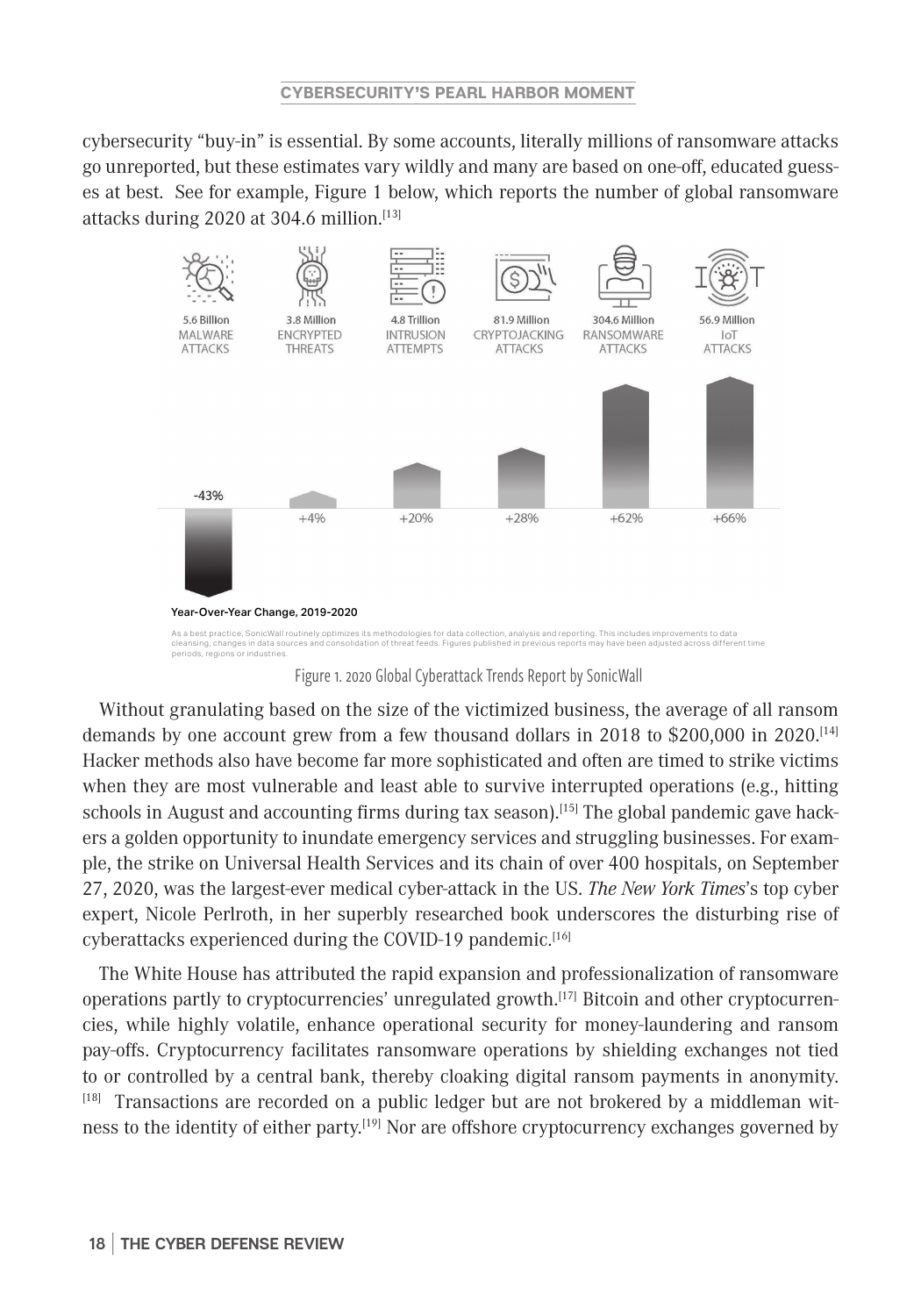anti-money-laundering laws, such as the US "know your customer" (KYC) laws,<sup>[20]</sup> that penalize those who facilitate financial transactions that facilitate crime.[21]

Many, if not most, of the recent high-profile attacks against the US were perpetrated by Russia-linked cyber-criminal organizations, and cryptocurrencies help conceal them from US intelligence and law enforcement. While the Kremlin's denials no longer seem plausible, Russia persists in fiercely denying any coordination, for example, with the DarkSide group or REvil. Whether or not our intelligence community still lacks conclusive proof as to any specific criminal, Eastern European- and Russian-based cyber-criminal syndicates continue to target US public and private entities with impunity and have yet to face meaningful repercussions.[22]

## *Assessment of Critical Infrastructure Defense Progress*

Not until 2018 did the DoD designate protecting "US critical infrastructure from malicious cyber activity that alone, or as part of a campaign, could cause a significant cyber incident, $"^{[23]}$ as a top cyberspace priority. Presidential Policy Directive 41 (PPD-41) defined a significant cyber incident as one conducted through a computer network likely to harm national security, foreign relations, and/or the US economy, and its definition also includes threats to civil liberties, public confidence, and public health and safety of US citizens.[24]

PPD-41 is a good start, but the US remains far short of its full potential to defend key infrastructure from crippling cyber-attacks, even after devoting a laudable, if not gargantuan, budget to this goal (\$17.4 billion spent on cybersecurity-related activities in FY2020 alone).[25] The DoD has no statutory authority to "protect" critical domestic infrastructure, yet received \$8-10 billion of this total. About \$2 billion went to DHS's Cybersecurity and Infrastructure Security Administration (CISA), the agency statutorily charged with assisting to protect domestic critical infrastructure. Wholly aside from the resource allocation, obviously more must be done to prevent novice<sup>[26]</sup> criminals from being able to cripple the flow of gasoline over 5,000 miles of pipeline that supplies 45 percent of fuel along the entire East Coast for over a week.[27] More sophisticated criminals mounted a multi-country assault that threatened our food supply with the JBS ransomware attack.<sup>[28]</sup> Both Colonial Pipeline and JBS restored operations relatively quickly but not before paying multi-million dollar ransoms to criminals. These incidents also panicked millions of Americans and laid bare our nation's stark vulnerability and lack of resilience.

In the June 8, 2021 hearing on the Colonial Pipeline attack, Chairman Gary Peters of the US Senate Committee on Homeland Security and Governmental Affairs reflected the fears of the American public and the defense community in his questioning of the company's CEO: "Mr. Blount, I am glad your company continues to recover from this malicious attack and that the FBI was able to recover millions of dollars in ransom pay, but I am alarmed that this breach ever occurred in the first place and that communities from Texas to New York suffered as a result."<sup>[29]</sup> Mr. Blount explained that, "we responded swiftly to the attack itself and to the disruption that the attack caused … We reached out to federal authorities within hours of the attack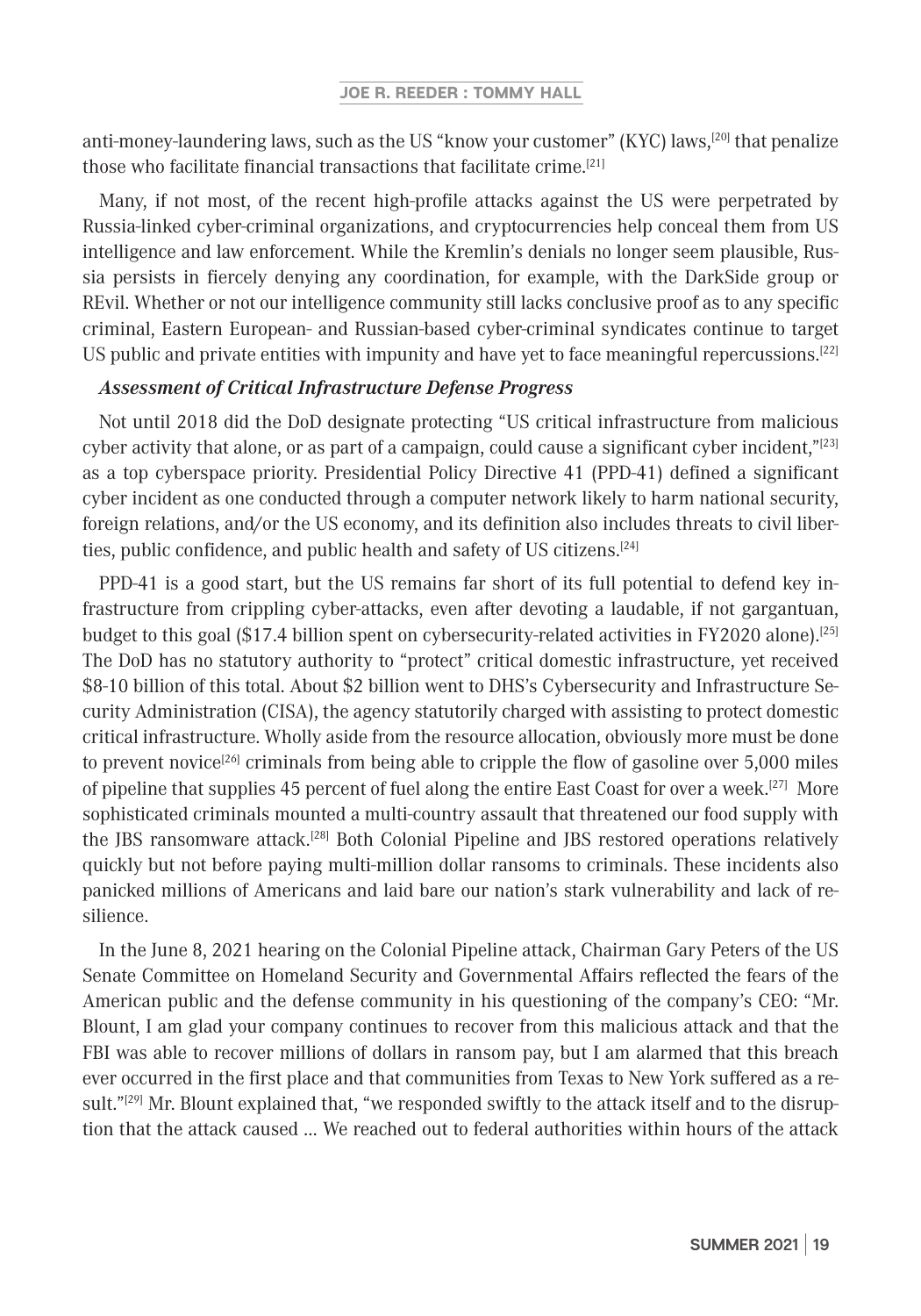and since that time we have found them to be true allies as we've worked quickly and safely to restore and secure our operations."[30]

This exchange reveals two truths that the American public, the USG, and critical infrastructure owners must face. First, cybersecurity weaknesses continue to make our country's infrastructure vulnerable to attack. In our increasingly interconnected world, cybersecurity vulnerability manifests itself in more disruptive economic costs, to the point of posing a credible threat to national economic stability. Second, the best, and perhaps only, corrective actions will require effective, real-time collaboration, from ground-level analysts up to senior management, among federal, state, and local governments, and, equally importantly, with the full participation of our private sector. The private sector manages up to 85 percent of all critical US infrastructure,<sup>[31]</sup> yet the bulk of the country's vital infrastructure does not receive the corporate and USG resources needed to defend against cyber criminals. That being stated, resources alone are not enough. Long-term success will require strong, focused USG leadership that is able to motivate a strong sense of urgency, and that provides clear and executable guidance, and collaboration with the private sector, characterized by genuine, two-way trust that rewards both sides with sharing of sensitive information in real time, specifically as to (a) strict adherence to basic cyber hygiene, (b) identification of all vulnerabilities, $[32]$  (c) reporting of attacks, (d) coordinated response to such attacks, and (e) prompt sharing of evolving best practices. Notwithstanding anonymity guarantees and limited liability protection, voluntary sharing thus far has failed. The key public policy question we now face is not whether to require the sharing of information (through reporting), but rather, how to require information, and from whom.

## LESSONS THE NATION MUST TAKE TO HEART

## *1. Start with Adhering to Cybersecurity Basics.*

While there are no silver-bullet solutions to ransomware, three basic cybersecurity ground rules must always be followed: (1) require multi- or two-factor authentication (2FA); (2) integrate segmentation into cyber systems; and (3) adhere to routine "patch-Tuesday" industry- standard practices.[33] Sadly, Colonial Pipeline exemplifies one of many avoidable attacks in which the criminal organization exploited the company's lack of safeguards, specifically 2FA. While hardly a panacea safeguard against hacker penetration, 2FA would have prevented this one.[34] Using a single password obtained from the dark web to log into a VPN account connected to Colonial Pipeline's network, DarkSide hackers exploited the absence of this basic 2FA cybersecurity must.[35] One obvious lesson for Colonial Pipeline is clear: "Never again" violate any of the three cardinal hygiene basics.

In defending against malicious cyber-actors, both government and private sector players must adhere rigorously to all cybersecurity fundamentals. Along with embedding these cybersecurity basics, we also must establish simple digital literacy about commonly used network infiltration tactics for everyone having any role in protecting critical infrastructure.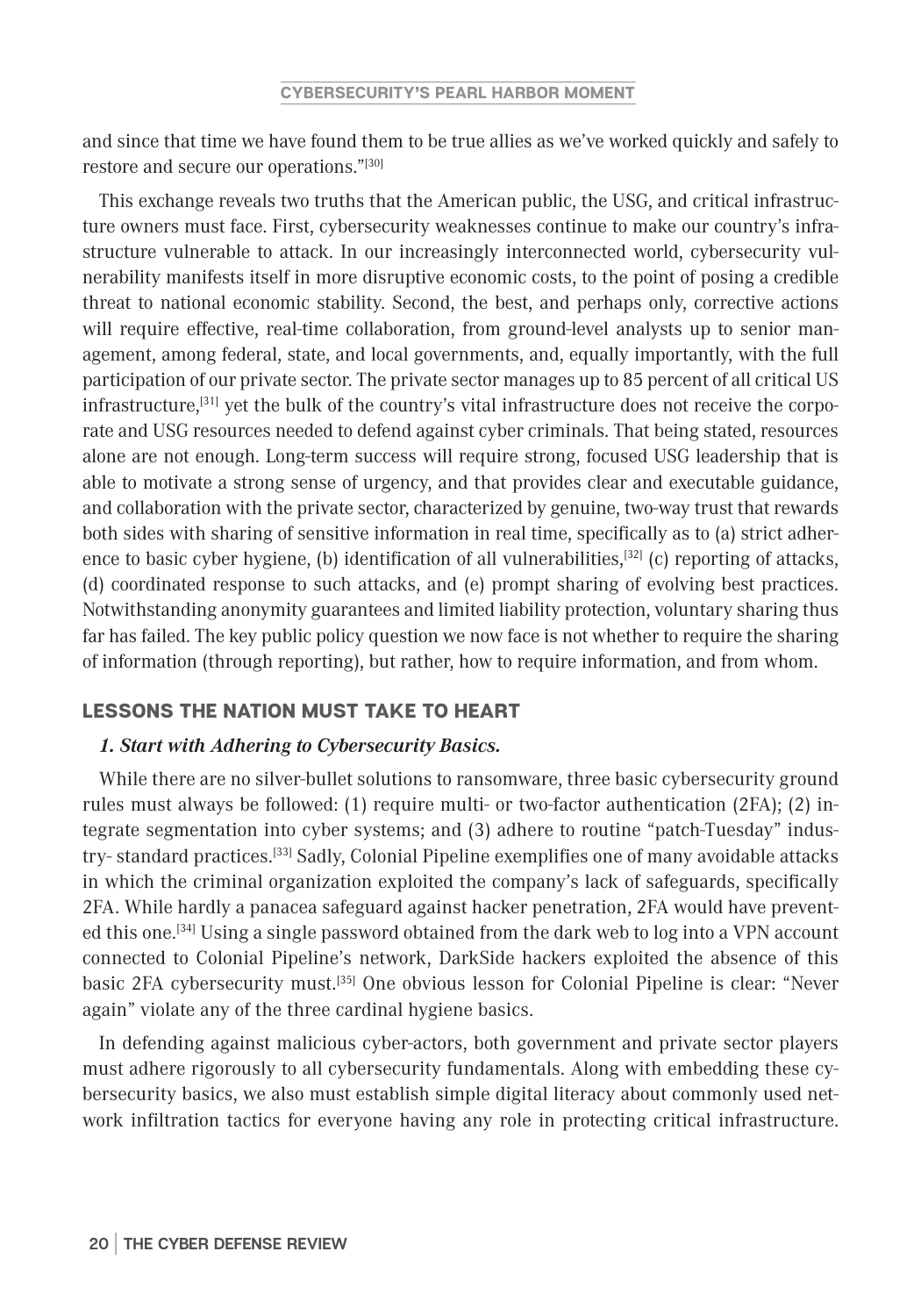Moreover, even after solid digital literacy and safeguards are in place, periodic audits and testing are essential.

Seasoned cyber experts also agree that most of China's and Russia's offensive cyber capabilities would die in the cradle if the US adhered to the three basic cybersecurity protocols.[36] These protocols will help protect against not only less sophisticated, non-state-sponsored cyber-attacks, but also near-peer nations that are armed with some of the world's more advanced hacking capabilities. On what was a more sophisticated operation calling for the immediate shut down of servers, *The Washington Post* on July 3, 2021 reported what it termed the largest non-nation state supply-chain ransomware attack ever, affecting over hundreds of businesses using managed IT services. The hackers armed themselves with two different ransom notes that demanded \$50,000 of smaller firms and \$5 million from larger ones.<sup>[37]</sup> This report also noted the rise of "hackers' band[ing] together and form[ing] cybercriminal gangs to extort…payment," gangs that begin by exploiting basic vulnerabilities before launching more sophisticated tactics.<sup>[38]</sup>

# *2. Protect the Nation's Critical Infrastructure by Elevating the USG's Aspirational Private-Public Partnership (PPP) as a Top Priority.[39]*

Federal officials reportedly criticized Colonial Pipeline for not immediately involving CISA in post-attack investigation efforts,<sup>[40]</sup> revealing problems with collaboration and information sharing between the USG and private firms. $[41]$  The roles and missions of the many involved USG agencies must be clarified so that infrastructure operators fully understand reporting protocols and ongoing collaboration.[42]

In contrast to CISA's reported frustrations, other agencies applauded Colonial Pipeline's close coordination.[43] On June 3, 2021, the DOJ formed the Ransomware and Digital Extortion Task Force in order to help centralize federal law enforcement efforts in combatting such cyber-attacks.[44] Within days after its launch, this Task Force seized 63 of the 75 bitcoins Colonial Pipeline paid to DarkSide as ransom, recovering over \$2 million.[45] JBS paid nearly three times that ransom with no funds yet recovered. The FBI attributes the 3-country JBS attack to REvil, a far more sophisticated ransomware hacker than DarkSide.[46] Given the assets the USG can bring to bear, cyber-attacks almost always should trigger immediate federal agency reporting and cooperation.

Few seriously question the US prowess as a cyber trailblazer, but recent ransomware attacks demonstrate an abject failure so far to achieve critical private-public partnership (PPP) policy goals spelled out almost two decades ago in the National Strategy to Secure Cyberspace. This seminal cyber policy statement explained why protecting critical, Internet-connected infrastructure systems is impossible without a strong PPP.[47] A decade later, the Obama administration adopted the framework now in use to enhance PPPs—a voluntary partnership model that enunciates overlapping but also distinct goals for commercial cybersecurity and national security.<sup>[48]</sup>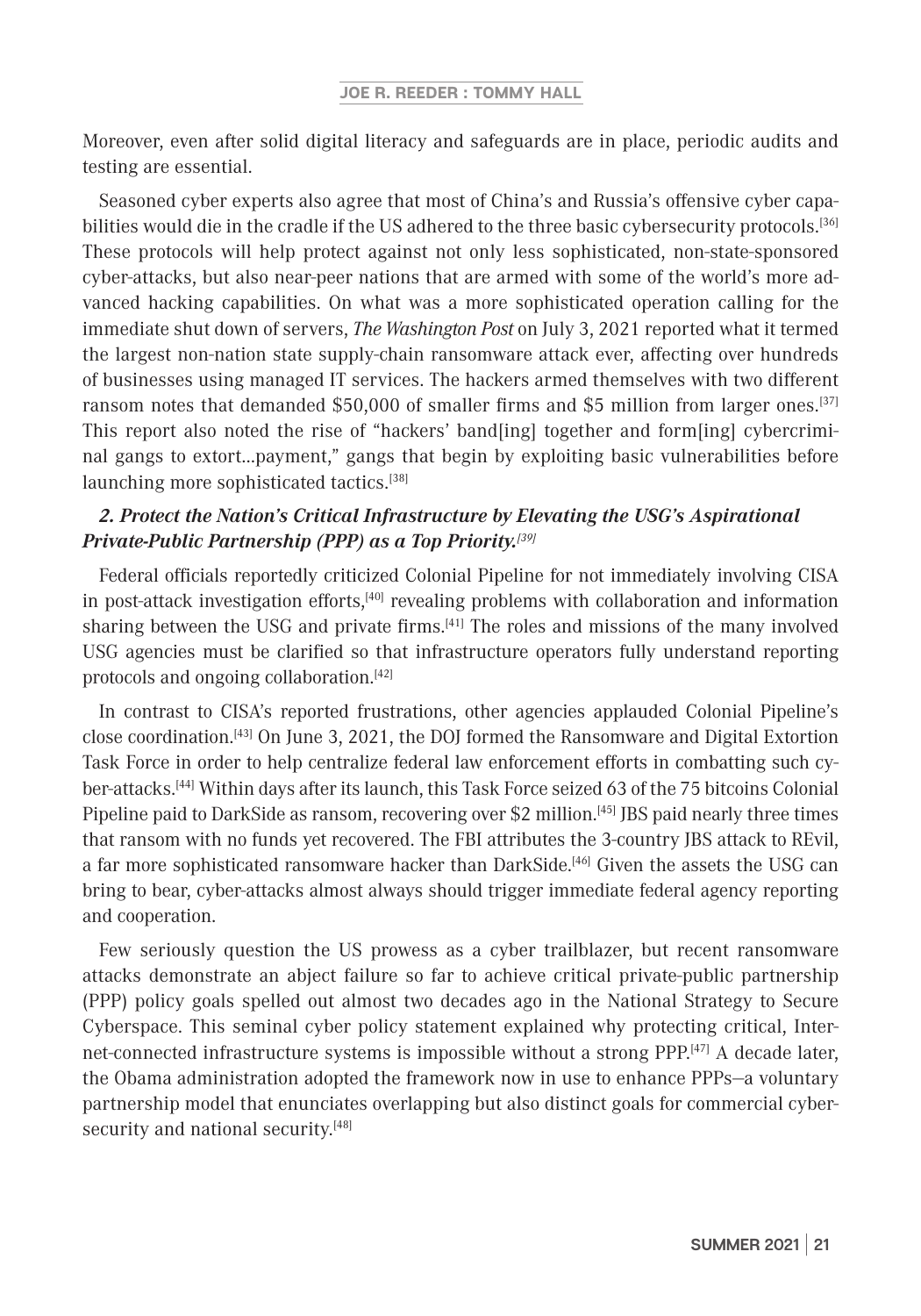The current voluntary PPP model continues to leave the US vulnerable, so the USG must consider complementing a better PPP with select mandated standards that appear to be working well for certain US allies. A good starting point might be to take a hard look at the insurance industry, that as of April 2021 was exposed to a \$1 trillion in cyber insurance policy limits.<sup>[49]</sup> Unlike car insurance, cyber insurance thus far is voluntary. Making it mandatory, at least for certain critical companies, is a common sense step forward. The excellent, April 2021 Ransomware Task Force Report commissioned by the Institute for Security & Technology (IST) highlights the rapidly evolving role now played by privately placed cyber insurance. Less than 15% of global organizations have cyber insurance today, (including about 1/3 of all large US companies).[50] About 20 of the largest insurers dominate this market, and the (a) rising premiums, (b) coverage restrictions, and (c) more stringent underwriting requirements in the marketplace are quite telling. In a very positive way, these changes can and should lead to seismic shift among companies exposed to ransomware in terms of investment and vigilance.[51] In addition, some insurers have close connections with national and global law enforcement to facilitate the data-sharing and threat intelligence.<sup>[52]</sup>

Nicole Perlroth notes that several of the world's more digitized countries seem nowhere near as vulnerable to cyber-attack as the US.[53] She criticizes as wrong-headed US Chamber of Commerce lobbyists who complain that even voluntary standards are too onerous for private sector operators of our nation's critical infrastructure, and cites as proof several studies of the Scandinavian countries, Norway in particular (the world's fifth most digitized country), and Japan.<sup>[54]</sup> She urges the need for laws with "real teeth" that, in addition to the three cyber hygiene basics, mandate immediate replacement of antiquated and/or unsupported software. Perlroth also commends Norway's annual revisit and update of its 2003 national cybersecurity strategy, noting that Japan does the same with its "remarkably detailed" cybersecurity policies first established in 2005.[55]

Developing a much more integrated, effective PPP solution presents basic challenges, but none that are insurmountable. First, while profit-oriented private corporations are fully incentivized to pay what it takes to secure their own cyberinfrastructure, only the federal government can be expected to invest the time, effort, and resources that will secure the entire national security ecosystem, particularly against nation-sponsored adversaries. Vaughan Grant, former policy manager of the Australian Army's cyber operations, observed that "the social benefits derived from cybersecurity for critical infrastructure do not readily translate into economic benefits."<sup>[56]</sup> Colonial Pipeline and JBS executives would probably agree that effectively safeguarding their operations with no governmental support would be cost-prohibitive. The public's cybersecurity needs obviously are not driven by the profitability of any one or more companies, which is why the federal government's role in the PPP team is essential.

Second, information sharing between private industries and the USG remains largely left up to private industry owner discretion.<sup>[57]</sup> Absent company permission, USG agencies cannot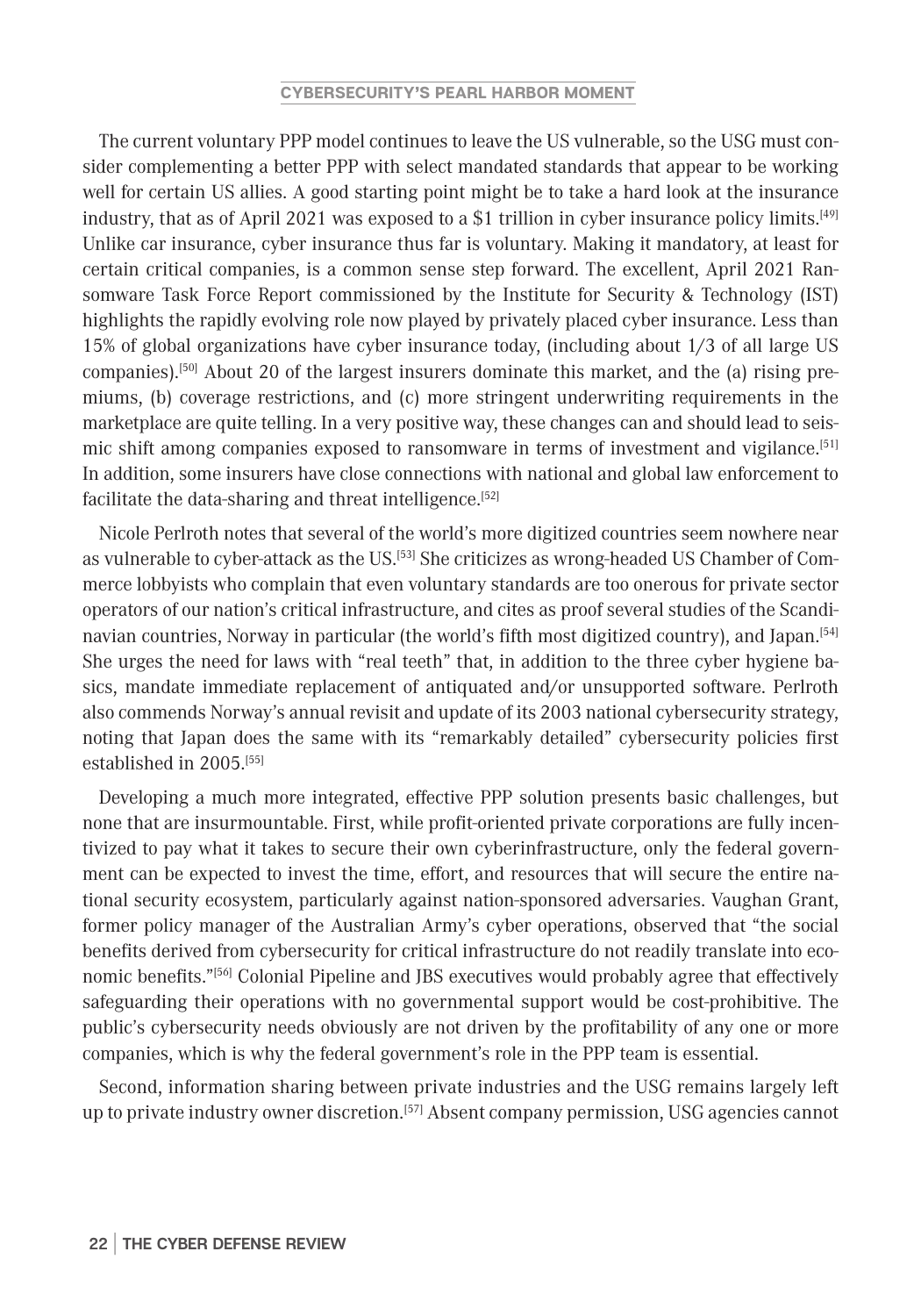properly access network information to assist corporate efforts that lessen vulnerabilities to attack, and/or otherwise help respond post-attack.[58] Again, what is now voluntary should become mandatory, with crystal clear ground rules as to what entities and what information must be reported, and to whom. Even if the USG worked much harder at the never-ending challenge of earning, and then holding, the trust of corporate America, "voluntary" may never work effectively. Nor do we have the luxury of time in which to experiment. The USG must take the lead, first by creating a clear and easily executable standard operating procedure with private sector partnership. The USG also must work to ensure that PPP "sharing" procedures do not compromise (a) security classifications, (b) competitive market realities, or (c) international laws. While due to US intelligence laws and not public-private information sharing, the mid-2020 European Court of Justice decision, Schrems II, invalidated the privacy shield after concluding that US law failed to protect data privacy.<sup>[59]</sup> Finally, and as a further inducement for private sector involvement, the USG should provide incentives (e.g., liability protection for those entities that have satisfied certain standards), and other reasons to trust the USG. Otherwise, a tightly integrated level of real-time, meaningful information sharing will never happen.<sup>[60]</sup>

The Obama administration in 2013 with E.O. 13636 groped with a fundamental challenge that still haunts the US—defining what constitutes truly critical infrastructure. Today eight years later, the definition of critical infrastructure has become so broad and unwieldly as to be meaningless. The Cyberspace Solarium Commission (CSC) sought to address this issue with the term Systematically Important Critical Infrastructure (SICI). Legislation is sorely needed to define this basic term. Lack of an accurate definition makes it literally impossible to determine the benefits to, and the burdens of such entities—benefits and burdens that also are in sore need of legislation. Also excluded in 2013 from E.O. 13636 was an effort to define was the IT sector. The devastating December 20, 2020, SolarWinds attack, has no doubt taught us that excluding IT as a protected SICI has left a glaring hole.<sup>[61]</sup> The USG cannot work closely with all of the hundreds of thousands of US entities vulnerable to cyber-attack, the vast majority of which are not truly critical, but we do need to get the definition right in order to protect what is essential.

Without a disciplined, workable definition of SICI, PPP cybersecurity efforts today cannot begin to build the essential high level of trust and integrated cooperation necessary. So, at best, what we have is a piecemeal, post hoc division of labor once crises surface. At worst, but still better than nothing, vaguely drawn, uncoordinated "boundaries" exist with respective private-public players bumping into each other, dusting off, and walking away—two separate, uncoordinated entities facing a common enemy without any collective plan of defense. The US sometimes performs more optimally, but *always* must become the goal. To achieve that ideal, a solid PPP must be developed with all SICI's, and it must extend well beyond pre-crisis agreement on respective responsibilities, to include collaborative exchanges from the bottom up in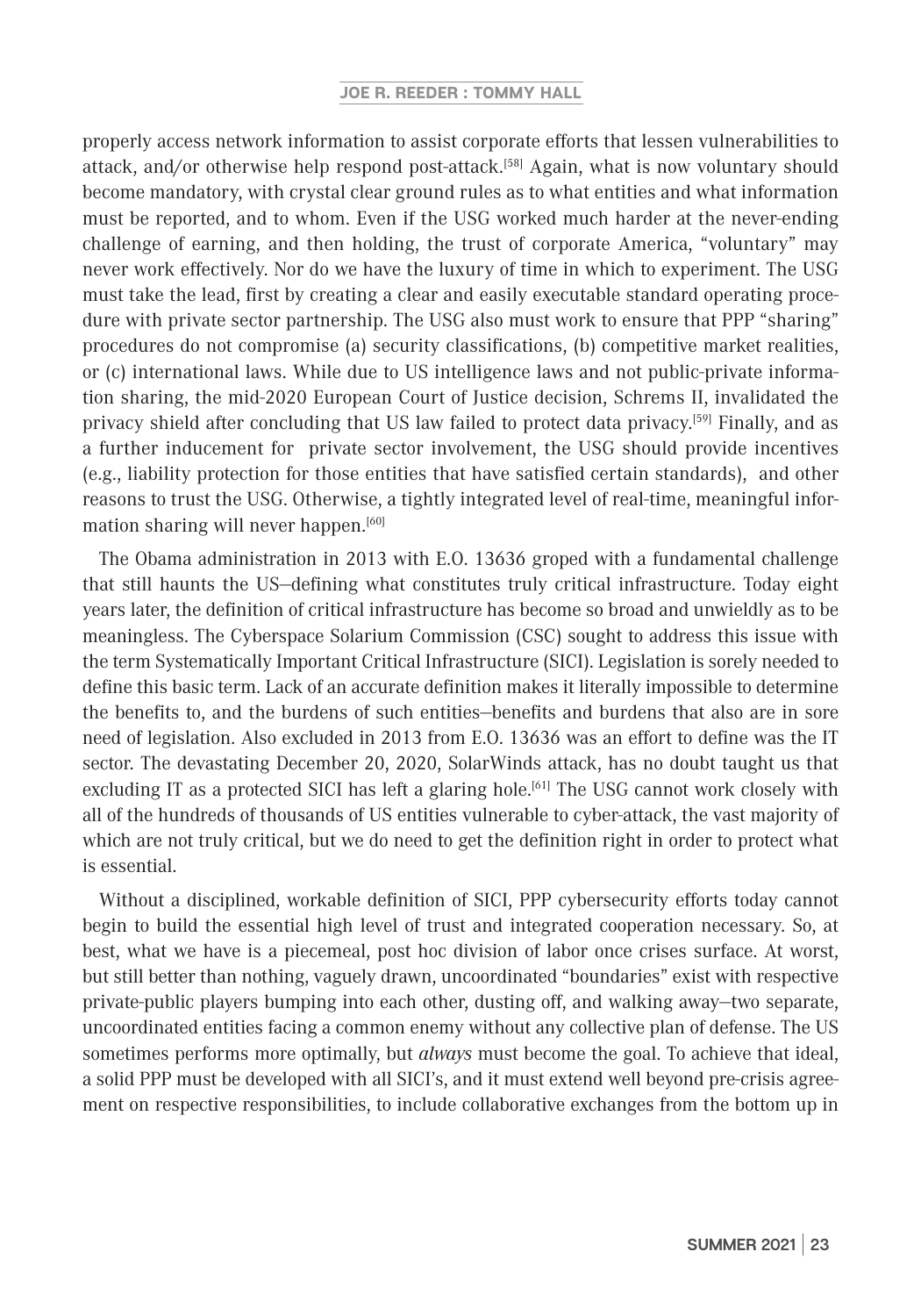each respective organization. The private sector can never shift all leadership responsibility to the federal government and then assume a passive "observer" status, because the first line of private-sector cybersecurity defense is, and will always be, the private sector that is privy to information no one in the USG has. Defense of critical infrastructure requires focus on highly collaborative and integrated *partnership*—the third of the three "Ps" in PPP. Serious leadership challenges face both partners: corporate leaders must be receptive towards the USG, and the USG must earn corporate confidence needed before gaining access to network and other highly sensitive commercial information. The USG can prove with the reward of success why private sector players should feel highly incentivized to collaborate fully, before, during, and following cyberattacks. Yet, this leadership challenge is more than simply providing rewards and, if mishandled, can degrade trust.<sup>[62]</sup>

Deconfliction is important, as is effective division of effort, but public-private collaboration at its best will require information sharing and task sharing without condition. Not always, but often, the US IC collaboration with international partners provides good examples. Ideally, ground-level analysts openly share experiences, even including hunches and insights. It should be likewise, with cybersecurity. Achieving this ideal will push us closer to 100 percent need-to-know transparency at each echelon of PPP organizations. The intelligence community may never allow 100 percent transparency, given the risk of compromising of sources, but to preserve trust, that should be the goal.

A joint DHS-private sector collaborative research project showcases examples of what should become our norm.[63] The Internet Security Alliance (ISA) independently singled out two partnership programs that embodied cohesive PPP, judged as successful initiatives by private industry and government: the CSRIC Working Group 4 program; and development of the NIST Cybersecurity Framework.[64] Best practices include: continuous interaction among key stakeholders constantly reinforced commitment to the partnership at all levels of the chain of command; and agreed-upon resourcing and collaboration in all goal-setting phases of operations.[64] The project also highlights the importance of trust-building among federal agencies and private-sector leaders to the success of coalition forces and joint operations among our military services. Ground-level trust among employees is also essential, since many threats can and should be resolved where the rubber meets the road. After all, it was a Colonial Pipeline control room operator who discovered the ransomware attack, not the CEO.

The USG has proven capability to build reliable and robust PPP teamwork, and greater USG attention to use in cybersecurity is long overdue. The Colonial Pipeline attack caused elements of the federal government and private industry to work hand-in-hand to mobilize available resources. Enemies and attack methods are improving dramatically. We are capable of meeting the task of defending against increasingly sophisticated cyber threats, but not without prioritizing those threats and resourcing our defenses with strong leadership that recognizes and fosters the trust and collaboration needed to build a joint USG-private sector cybersecurity team.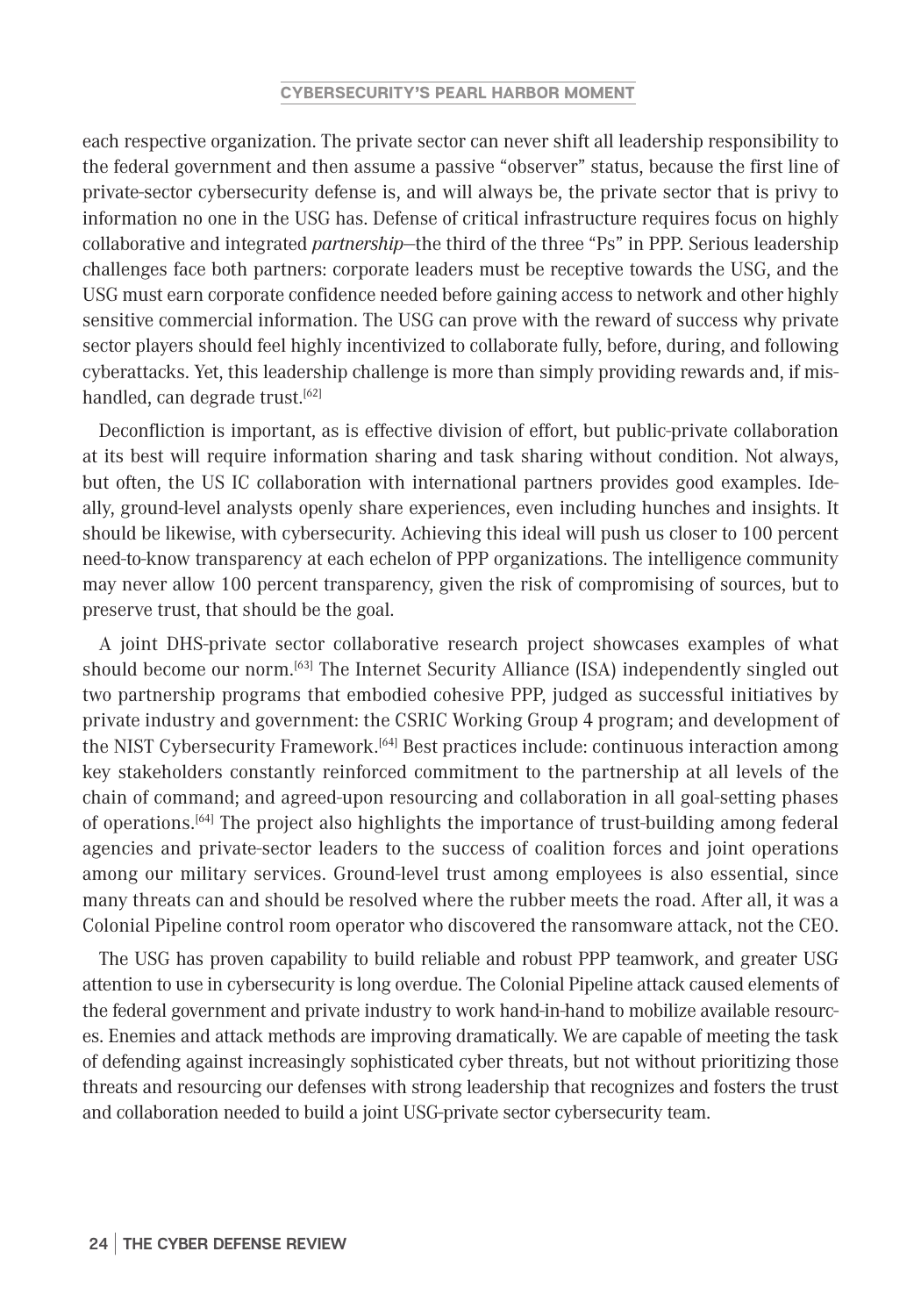#### *3. Improve Vigilance Across the PPP*

The world watched a ransomware attack cripple the 5,000-mile East Coast pipeline and the ensuing pandemonium at tens of thousands of gas stations. Despite USG assurances that the fuel supply would swiftly return to normal, drivers panic-purchased gasoline (some even filling large plastic bags with fuel), gas prices at some pumps reached levels not seen since 2008,<sup>[66]</sup> then pumps ran dry at over 12,000 gas stations across the southeastern US as the panic-buying frenzy as consumers broadened their search radius for fuel. While only the first total shutdown of Colonial's gasoline pipeline system in its 57-year history,[67] we must make it the last.

Throughout the Colonial Pipeline attack and ensuing chaos, malicious actors worldwide were learning the economic and social costs that even immature hacking groups could cause. International adversaries, both revisionist and rogue states, observed firsthand how a single cyber-attack caused panic and disruption to energy delivery in the US. To deter such criminal activity successfully, we must ensure hacking groups can no longer expect to execute ransomware extortion operations with impunity and reap multi-million dollar payoffs. Secretary of Homeland Security Alejandro Mayorkas put US ransomware losses over the past year at over \$350 million, along with a 300 percent increase in damages due to all cyber-attacks. Although the Colonial Pipeline attack was partially thwarted, more experienced hackers from well-funded revisionist regimes such as Russia or China still pose a formidable threat.

The FBI retrieved some stolen funds, but much remains to be done to avoid encore attacks. As is true of kinetic wars throughout history, defending against cyber-attacks<sup>[68]</sup> is and must remain an unending, iterative process of incorporating new data points and assumptions. Malicious cyber-attackers will increasingly be more sophisticated, bold, and attack with greater frequency, particularly if they perceive vulnerability. Paying hackers a ransom, while perhaps not always avoidable, obviously finances yet further attacks. It also encourages copycat attacks, as does the lack of adverse, credible consequences for non-state actors and adversarial host countries alike. UK's Home Secretary Priti Patel provided many reasons why paying ransoms in the long run is bad policy, $[69]$  a sentiment increasingly accepted globally.

# *4. Achieve More Effective Deterrence of State-Sponsored Cyber-Attacks by Clearly Defining "Red Activities," Not "Redlines."[70]*

As the US grapples with how best to integrate cyber operations into existing concepts of interstate war and conflict, long-accepted modalities and paradigms require fresh analysis. Colonial Pipeline exemplifies how cyber-attacks blur long-accepted conflict boundaries. While few may attribute the pipeline attack to the Russian government itself, many reports finger Russia as affording sanctuary to DarkSide, an attacker that never targets Russian-speaking assets. Whether and how the Kremlin is ever conclusively linked to this attack, such future attacks, by states, state-sponsored actors, or even by state-tolerated actors can cause devastating consequences to the US. Attribution in kinetic military operations is often $[71]$  sufficiently ambiguous to invite "plausible deniability." In contrast, ambiguity in cyberspace is a defining characteristic.<sup>[72]</sup>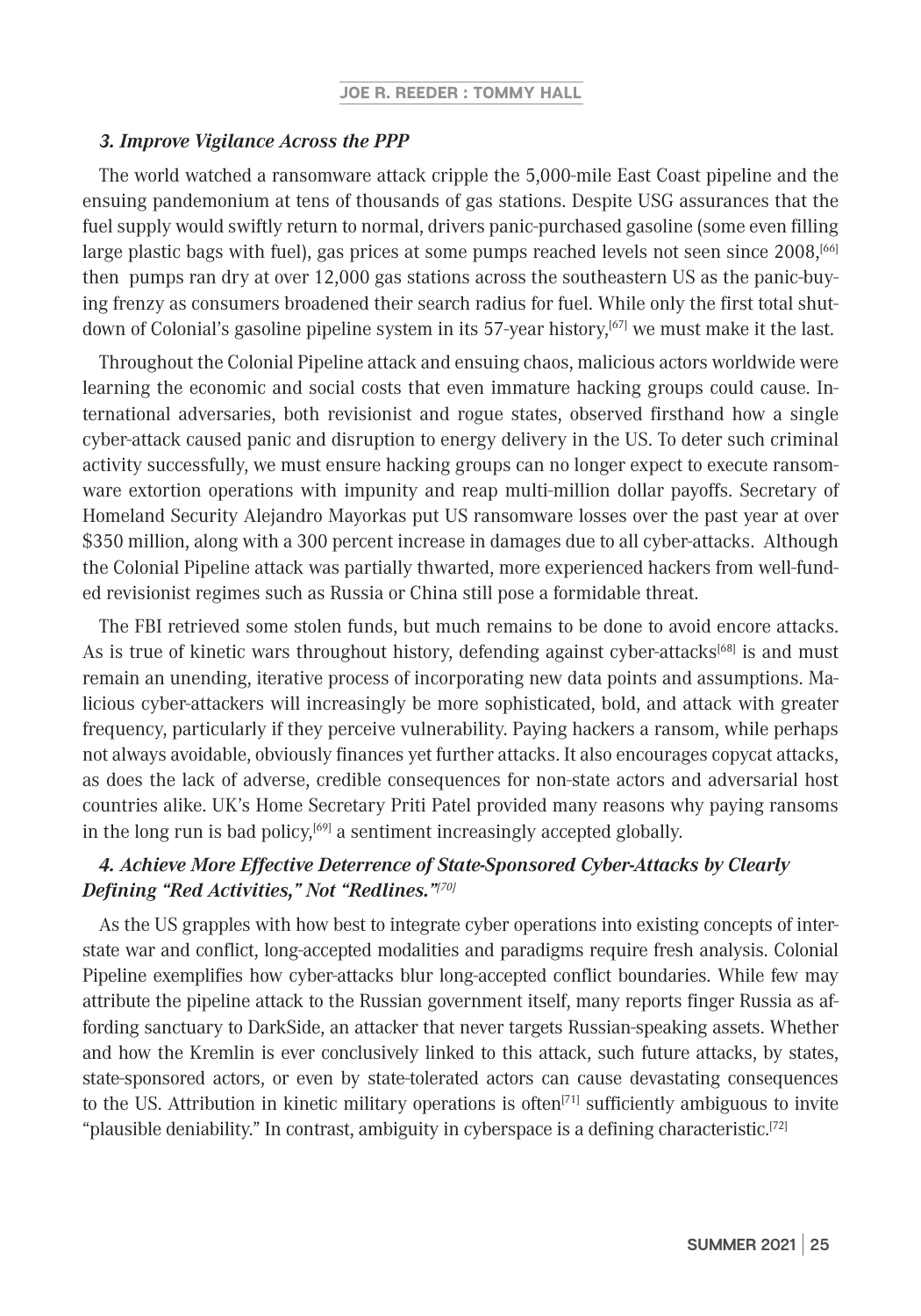Ambiguity combined with the breadth of ways that cyber-domain attacks and attackers harm their victims — physically, economically, politically, socially, and/or psychologically — raise questions as to when "redlines" make sense, and if so, how they should be drawn. A better response to cyber offenses, whether by state- or non-state criminal actors, might be a well-defined array of "red activities," each one or more of which will or simply "may" trigger serious consequences. What DarkSide perpetrated obviously would qualify as a red activity. Taking out and/or punishing DarkSide would be one response to this red activity, but what about Russia? While the public is not privy to all information at our intelligence agencies' disposal, we do expect that Russia should want to avoid consequences for the whole spectrum of its likely involvement, whether: (a) nonfeasance; (b) the actual perpetrator, with DarkSide (or the far more formidable REvil) fronting; (c) harboring the criminal hacker, and/or knowing in advance and/ or facilitating the attack; (d) having advance knowledge and failing to deter; or (e) having no advance knowledge, but doing nothing after the fact to prevent future attacks on American soil. Perhaps the spectrum of Russia's possible complicity could be further granulated, but going forward, what is it we want to place squarely in Russia's decision-making calculus? Russia must want to avoid being in any US crosshair, for any aspect of DarkSide's crime, or the crimes of any other cyber crime syndicate—perpetrating, facilitating, harboring, tolerating, or even learning about it and doing nothing, after the fact. Each of these wrongs should constitute a red activity, and each should lead to a credible consequence. In their decision-making calculus, all actors should be highly motivated, if not even rewarded (or at least left alone), for proving innocence. As the lead *Washington Post* editorial on July 9, 2021, put it, "Does anyone really believe [the Kremlin] is incapable of doing anything at all about even the most prolific and prominent hackers within its borders?"[73]

Our posture of deterrence against nuclear, chemical, biological, or other existential threats, while less flexible and far less nuanced, can provide some context. Take as examples the recent attacks by DarkSide and REvil, and Russia. Whether or not Russia was the actual perpetrator, at a minimum it clearly toed any redline we would have drawn to a pipeline or other infrastructure attack. However, culpable conduct that may attempt to shroud itself in ambiguity might well be more effectively deterred, or countered, with ambiguous but telling consequence—the where, the when, and the how we reciprocate should be on our timetable and in our decision wheelhouse. Equally important, Russia should be highly incentivized to demonstrate innocence credibly. Obviously, the best way to do that would be for Russia to "out" DarkSide and REvil, prosecute them, and/or otherwise disable their ability to victimize US interests, which Russia clearly is capable of doing. On July 13, 2021, David Sanger's report "Russia's most aggressive ransomware group disappeared. It's unclear who made that happen," confirmed that, like DarkSide, following President Biden's warning call to Putin, REvil went dark, for one of three reasons: (a) Putin shut it down, (b) USCYBERCOM shut it down, or (c) it self-destructed.[74]

Another challenge posed by one-shoe-fits-all redlines, which are harder to tailor to the cybercrimes, is a fundamental difference between closed authoritarian countries and transparent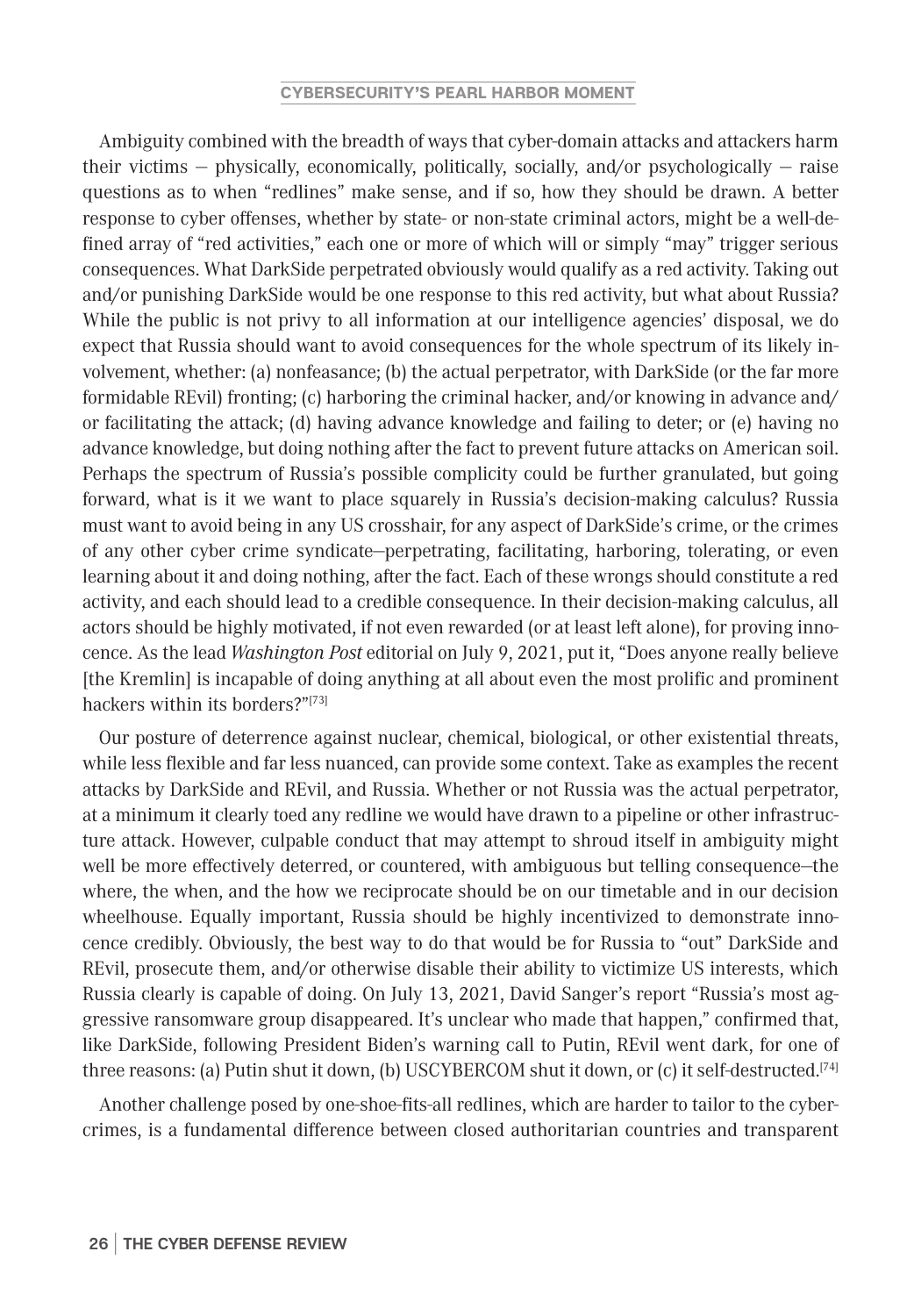democracies. Conceptually, as President Obama learned in Syria, once drawn, a redline creates political pressure, put crudely, to satisfy bragging rights as to accountability—punishing the bad actor that crossed the line. Unlike conduct flagged as one of a list of "red activities," the very notion of the word "redline" exposed President Obama to what's commonly known as a "commitment trap." Once he drew a "redline," Syria's subsequent transgression demanded a concrete response in order to avoid domestic, indeed, worldwide political condemnation for weakness. A free press and citizens in a democracy likely would better understand and accept ambiguity if, instead of somewhat less flexible "redlines," we substituted a range of "red activities."

Clearly defining one or more red activities—unacceptable behavior in cyberspace that may or may not fall short of an act of war—is critically important, and the Colonial Pipeline attack highlights a handful of such activities that should open the door to retaliatory consequence. We must work to find ways to motivate nations to want to avoid harboring or providing sanctuary to cyber-attackers. Exposing them to consequence unless they shoulder the burden of demonstrating their innocence would help achieve that. Some countries care little about their reputations (e.g., North Korea), but other countries do care (e.g., China), and the best way to establish innocence is to take visible actions to pursue, punish, and otherwise eliminate any perpetrator of harm to other nations, including its infrastructure and its citizens. The most effective way to change Russia's decision-making calculus may be to impose an unbearably high cost if it chooses to go the wrong way, and "one size" clearly does not fit all transgressions. Rather, the response must be tailored to ramifications the offender truly cares about.

Determining how most effectively to impose costs on bad actors for implementing, or even merely tacitly approving, cyber-attacks on other nations or their citizens, would greatly benefit from the USG applying the three-layered cyber deterrence strategy urged by the 2020 Cyberspace Solarium Commission.[75] The Commission Report goes into each of these layers, described briefly in ascending order of gravity: (a) shaping behavior; (b) denying benefits; and (c) imposing costs. Recognizing the importance of PPP, layered cyber deterrence combines and extends many traditional deterrence mechanisms in a whole-of-nation approach to cybersecurity.<sup>[76]</sup> A facet of that first layer, deterrence by norms, includes partnering with reliable allies that are mutually motivated to define red activities and collectively impose costs on cybercriminals. The Commission also included in the first layer, for more neutral countries, deterrence by entanglement, wherein the USG creates beneficial engagements that could disappear for countries caught cyber misbehaving.

The second deterrent layer is a denial of benefits or rewards for cyberspace crimes, including intellectual property theft, malign influence operations, and significant attacks on critical infrastructure.[77] Deterrence by denial is enhanced by reinforcing private-public sector bonds through activities such as expanding operational collaboration and pooling data on cyber-attacks.<sup>[78]</sup> This layer impacts the adversary's decision-making calculus by ruggedizing US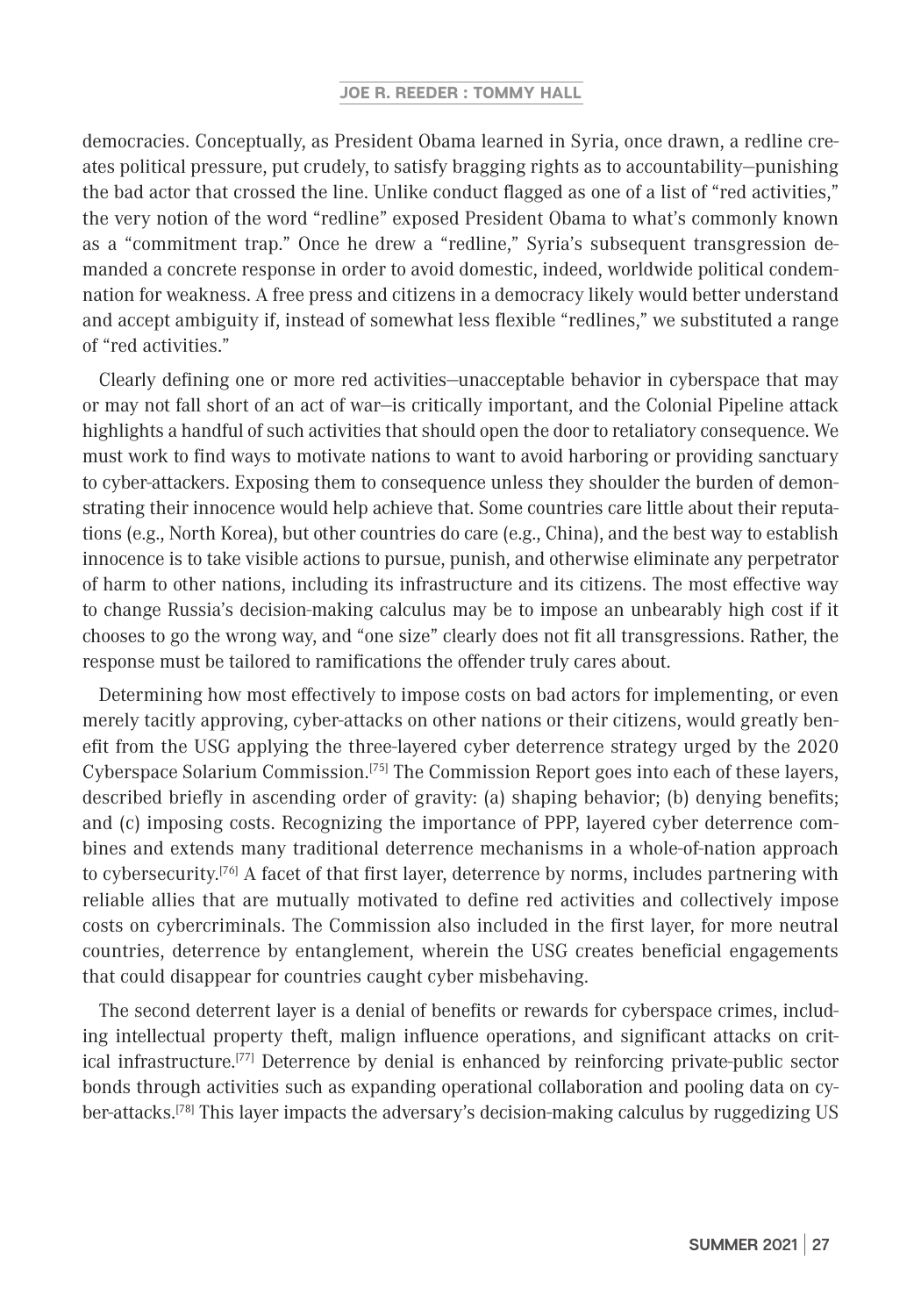assets—making them more resilient and impenetrable—to force malicious actors to weigh the efficacy of their current resources and capabilities.

The third and most severe of the three deterrent layers imposes escalates punitive consequences for increasingly serious cyber-attacks, particularly those that threaten US national security. All deterrent layers fall under an expanded and reimagined umbrella of DoD's "defend forward" cyber-operations doctrine. Full success will require employing these layers concurrently, continuously, and collaboratively, to include, if necessary clarity that crippling counter-cyber-attacks, and/or even use of military force are options that may become necessary at a time and place of USG choosing.<sup>[79]</sup>



Figure 2. Layered Cyber Deterrence

 These layered deterrence steps are best taken from left to right, integrating each deterrence building block, as shown in Figure 2, above.<sup>[80]</sup> This process starts with a clear and effective cyber-defense strategy and clear national security priorities, and ends with delivering swift and decisive consequences. Again, basic cybersecurity hygiene will clear the field of most amateur hacking to allow concentrated focus on more skilled actors and critical assets. Whereas the first layer on the left in the figure above may begin with detection, more active defense moving to the right by adding attribution, increases the overall the cost in the adversary's decision-calculus. Identifying red activities essentially works as an ocean-level berm that helps obviate the need to devote critical USG resources and energy chasing amateur hackers. It also lets nearpeer adversaries know that more potent instruments of power are available, fully capable, and laser-focused on delivering punishing consequences.

## *5. Expand the Cybersecurity Defend Forward Doctrine*

The 2018 DoD Cyber Strategy commits the US to "defend forward to disrupt or halt malicious cyber activity at its source, including activity that falls below the level of armed conflict." $[81]$ This aspect of the new cyber strategy adopts the age-old adage that the best defense is a good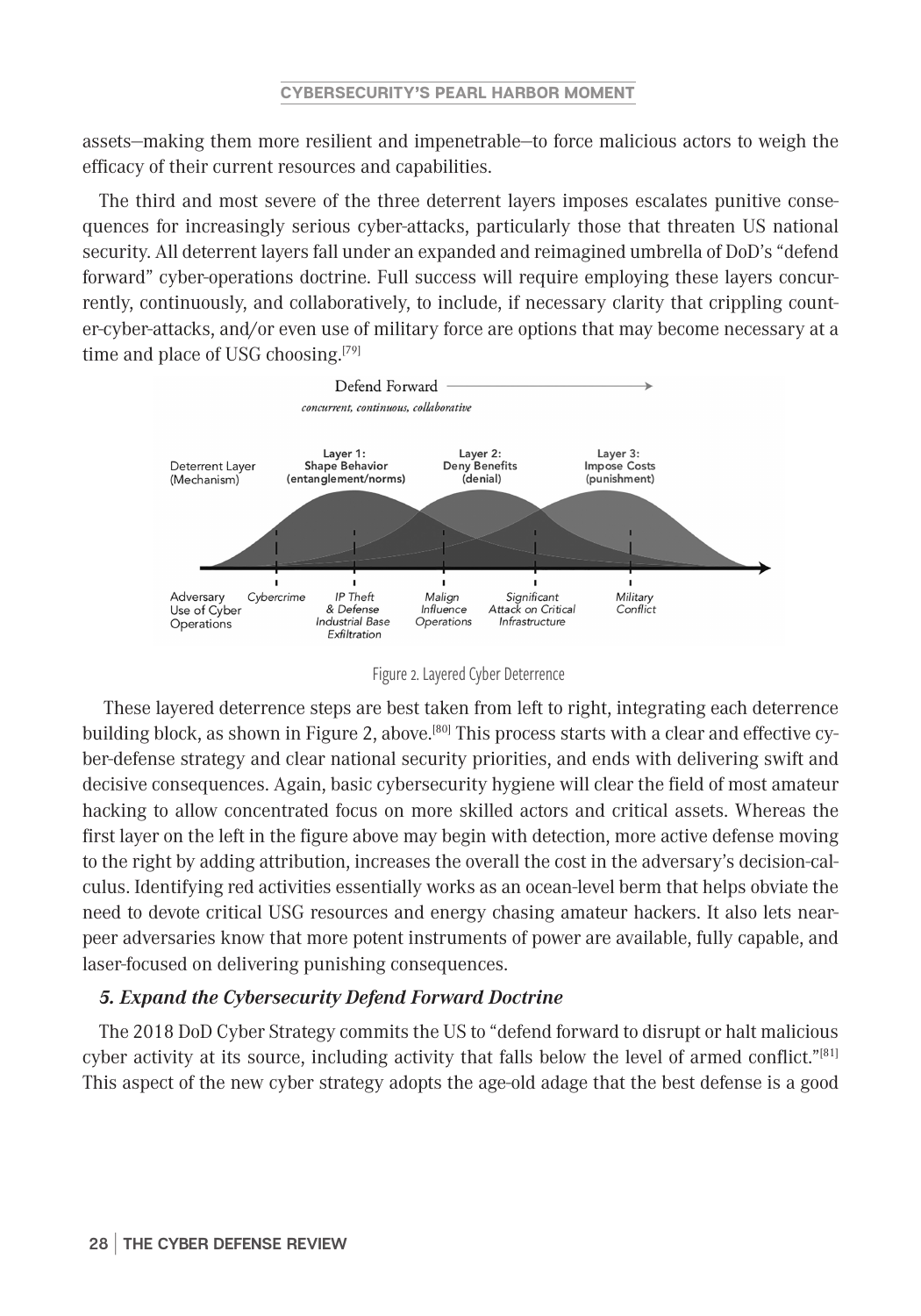offense. This strategy, however, has yet to prevent increasingly bold and frequent cyber-attacks on USG agencies and businesses. For example, the Russian-based Nobelium hacking group employed the same spearfishing tactic it unleashed in the 2020 SolarWinds operation to target human rights groups critical of Putin and the U.S. Department of State (DOS), starting in January 2021 and escalating four months later in May.<sup>[82]</sup> Ransomware tactics used against Colonial Pipeline were duplicated just weeks later in attacks on JBS and the Martha's Vineyard ferry. To those following US cybersecurity efforts, none of these attacks should be surprising. In 2019, the DHS published a report confirming critical infrastructure as an ideal target for both near-peer competitors and decentralized malicious cyber actors.[83] Indeed, well beforehand, cybersecurity experts envisioned a scenario like the Colonial Pipeline attack.[84]

Further efforts to formulate ransomware response strategy must more broadly define what it means to defend forward. The Biden Administration is seeking to build an international coalition to pressure those countries to hunt down and prosecute cyber-criminal syndicates they are harboring,<sup>[85]</sup> and increasing diplomatic pressure on ransomware criminals, by pressing for change to global financial policies relating to cryptocurrency. Specifically, it seeks to establish an international standard comparable to the U.S. Treasury Department's know-your-customer requirement, to eliminate the anonymity that hides malicious actors from the law, and add anti-money-laundering mandates.[86] Others have called for the US to deploy military and intelligence agencies in offensive cyber operations that target the technical infrastructure hackers use to employ cyber-attacks.[87] FBI Director Christopher Wray has compared a string of high-profile ransomware attacks to national security threats posed by the September 11, 2001, terrorist attacks.[88] Federal criminal justice and law enforcement agencies have become much more integrally involved in tackling ransomware cases. Indeed, the DOJ and FBI worked closely together, along with a ransomware law enforcement task force, to recover much of the ransom stolen from Colonial Pipeline by obtaining a warrant to seize a digital wallet containing much of the bitcoin ransom.[89]

Ramped up US participation in PPPs will require hard, continuous private and public sector work. A well-intended Treasury Department's Office of Foreign Assets Control (OFAC) advisory in October 2020 threatened fines for "facilitating payments to criminals." This advisory was intended to deter ransom payments that would encourage more hacker demands.<sup>[90]</sup> Even though reported ransoms paid declined in number, many viewed the OFAC advisory as unwise, because, unlike Colonial Pipeline and JBS, fewer victims would report paying ransom.[91] Some suggest that, rather than wielding sticks, the US would benefit more by dangling carrots. John Davis, a vice president of the cybersecurity firm, Palo Alto Networks, discourages punishing victims that pay ransoms, urging instead mandatory reporting of ransom payments to federal authorities and "creating a fund to support victims who refrain from paying ransoms."[92]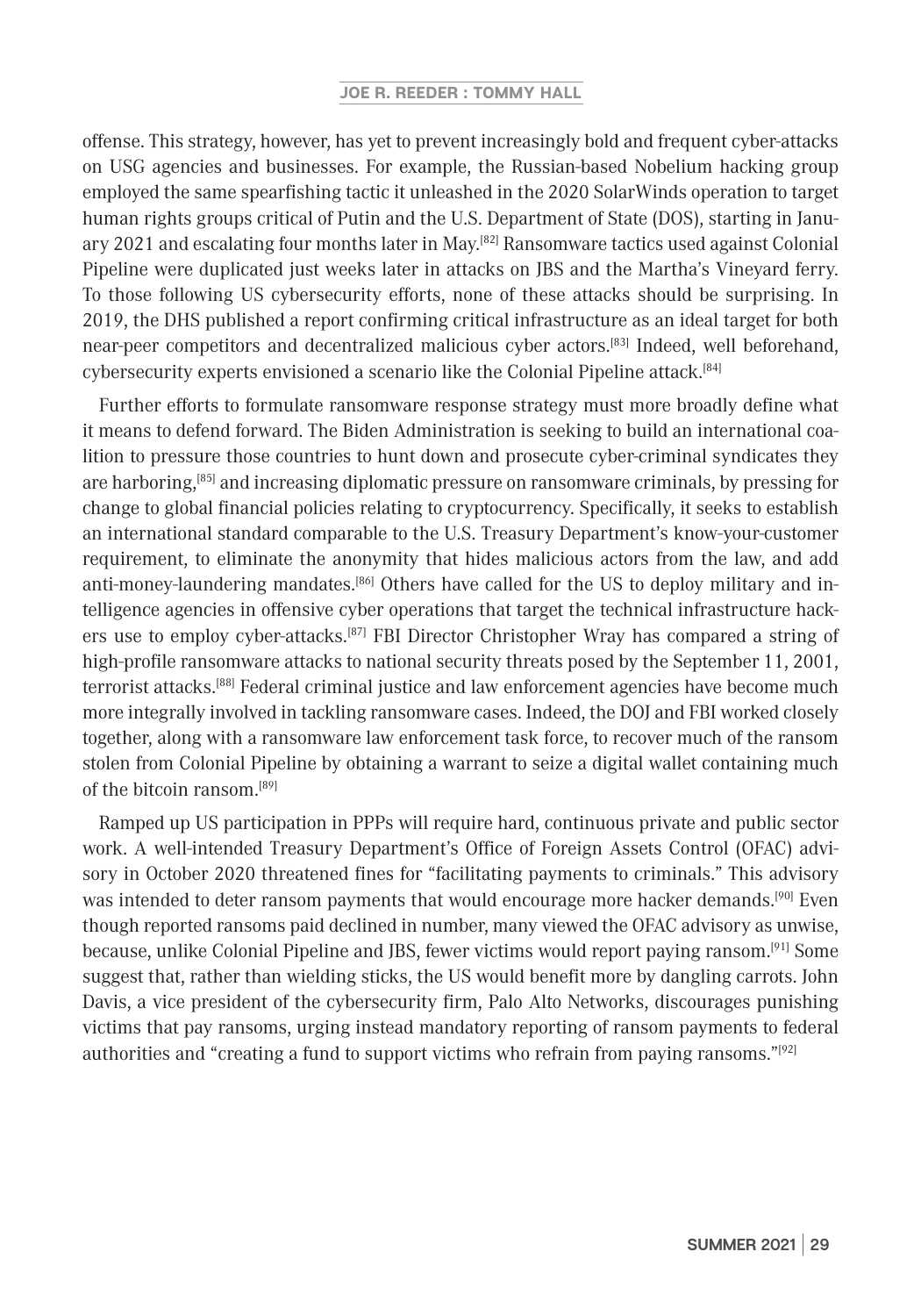# *6. Create Standing Procedures in the PPP for Warp Speed Information Sharing When Key Ransomware Attacks Occur.*

Colonial Pipeline deserves credit for promptly notifying federal law enforcement and government authorities of the ransomware attack. Cyber-attacks of this magnitude require an immediate communication, not an after-the-fact debrief.<sup>[93]</sup> A key difference between a cyber battlefield and a physical battlefield is the need for response time measured in nanoseconds, not hours or even minutes. Every moment lost gives time to adversaries to cover their tracks, launder stolen funds, and/or distribute or expose stolen confidential files. Nothing beats early and ongoing USG-private sector communication and cooperation as the first post-attack step for victims struggling to minimize losses.

Knowing how the USG will use and protect information should greatly allay private corporate concerns. At least four possibilities come to mind. First, the USG may want to impose a consequence on the private entity and hold the appropriate individuals accountable for allowing a major cybersecurity incident to happen—the "gotcha" reason, either regulatory or punitive, or both. Second, the USG may want to help shut down the attack and/or interrupt a ransom payment, as occurred with Colonial Pipeline—the "help you" rationale. Third would be sharing information in an effort to inoculate others against the same or similar threat. And fourth, and strategically over the long term, would be to help the USG develop and maintain a continually updated statistical basis to craft policy. While less important for assessing blame, timeliness is especially important for the second and third potential uses of information. Corporate counsel today often blocks the proactive information sharing urged here. The USG should ensure that the private sector understands the USG is truly seeking to help and is not asking the private corporation to indict itself or its leaders for having fallen victim to a cybercrime.

Demands and penalties work, but combining those with long-term incentives likely will result in better overall response and candor from the private sector. If the USG explains why quick notice and teaming greatly benefit the company, these incentives will reinforce the trust to team success. One huge incentive will be immediate USG feedback to the victim of anything the USG has seen that may differ from the victim's take. Private firms could be penalized for coming up short in their due diligence efforts before an attack, or for haphazardly built cybersecurity systems, but far more important is building a trusting team with buy-in from all sides. Certainly, beyond the unavoidable reputational damage already incurred, no firm should suffer for volunteering information to the USG about a ransom attack.

While not the focus of this article, technological superiority always will be key to any effective cyber defense, particularly given the sophistication of some adversary nation-states, and even other groups, like REvil. As important, however, is the human dimension, as is true whenever collaborative teaming is mission-critical. Before, during, and after an attack, attention must be paid to the ongoing human decision-making calculus, especially during the crisis. Take, for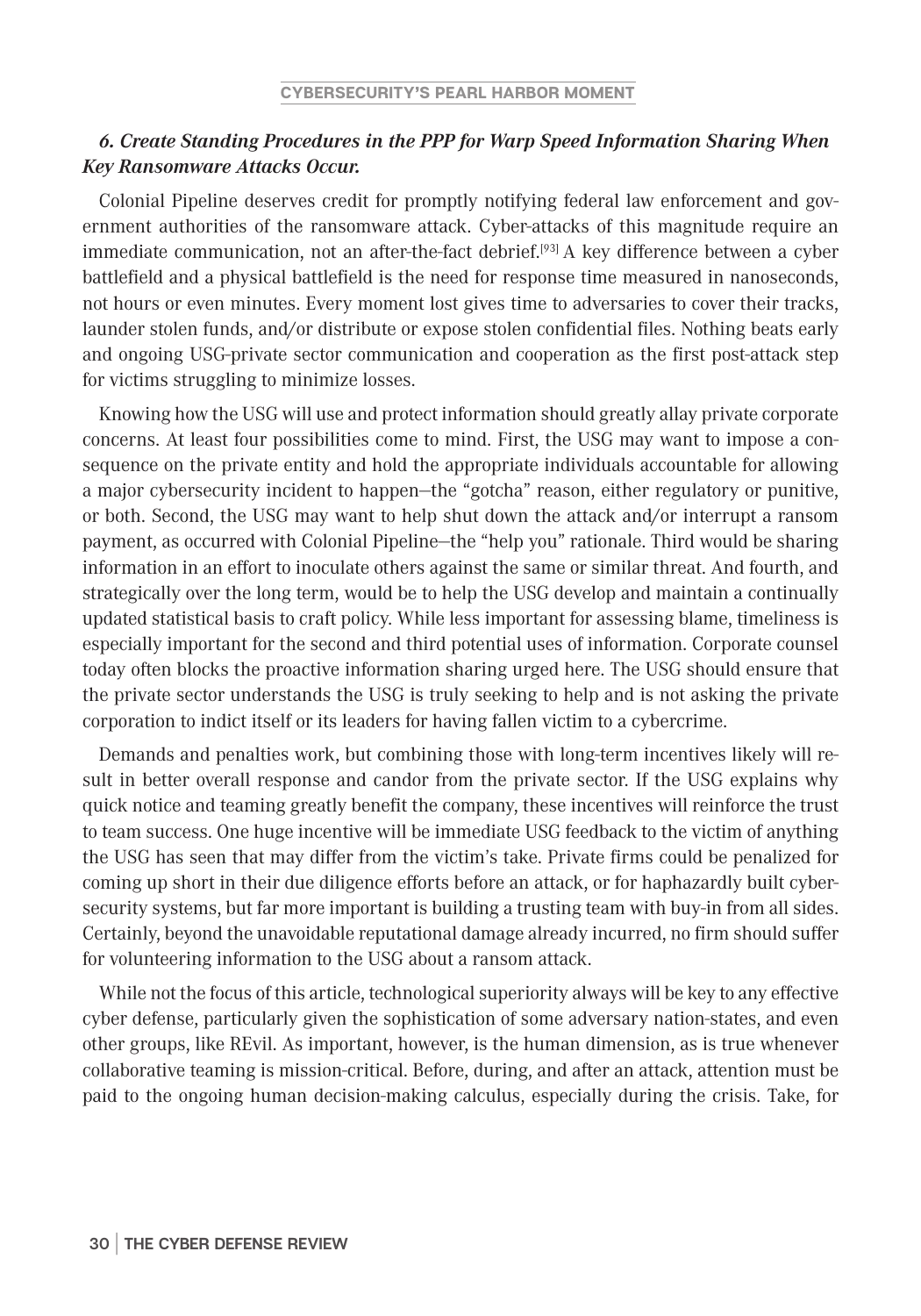example, the contrast between the 2013 Target and 2014 JP Morgan Chase cybersecurity data breaches. Target disclosed all known details of the cyber-attack to the public, even admitting gaps in its understanding of the attack and lack of a response plan. The press, public, and his board's backlash forced Target CEO Gregg Steinhafel to step down; Target was fined over \$18.5 million in a multi-state lawsuit, and top information officers were fired.<sup>[94]</sup> Learning from Target's public crucifixion, when victimized by an even more serious data breach, JP Morgan Chase delayed the public announcement for many weeks while it quietly took corrective action.[95] The takeaways here are clear: If the USG prioritizes, or even harbors as a latent goal, hunting for whoever messed up, or stabbing the already wounded, such approaches will discourage early self-reporting to the USG, and companies must also consider their reporting requirements to shareholders and the public.

The USG has taken three nascent steps toward mandating self-reporting. First, within days following the Colonial Pipeline attack, President Biden issued his May 12 Executive Order (EO) (Improving the Nation's Cybersecurity), signed, requiring all defense contractors to self-report. This step indicates clear progress, but it leaves a gaping hole— it did not include non-defense contractors. The framework for increased information sharing, outlined above in Section 2, describes what should be mandated much more broadly, to include: (a) collection and preserving data relevant to IT systems controlled by the service provider; (b) sharing such collected data; and (c) collaborating with federal cybersecurity investigations.<sup>[96]</sup>

Second, the TSA released a May 27 directive requiring all pipeline owners and operators to (a) complete and submit cybersecurity assessments to both TSA and CISA within 30 days, (b) report all "confirmed and potential" cyber-attacks to CISA, and most uniquely, (c) appoint a 24/7-available cybersecurity coordinator to work with the USG on cyber-attack responses.<sup>[97]</sup> Like the President's EO, however, this DHS/TSA directive applies only to a select subset of private industry (i.e., critical infrastructure service providers).

Third, Chairman Mark Warner of the Senate Select Committee on Intelligence Committee spearheaded a proposed bipartisan bill that would mandate private industry reporting a cyber incident to CISA within 24 hours.[98] A statement by the Chairman underscores the obvious: "Voluntary sharing is no longer effective."[99] If enacted, this bill, anticipating private industry concerns, would exempt cyber notifications from Freedom of Information Act (FOIA) requests or use of such notifications in prosecuting service providers.[100]

## **CONCLUSION**

This article takes an initial cut on lessons learned following the May 6, 2021 attack on Colonial Pipeline. More information about that attack and its aftermath undoubtedly will become public over time.[101] DarkSide sparked a national dialogue around what appears to be missing from our nation's cyber defense strategy. This article attempts to explain why recent attacks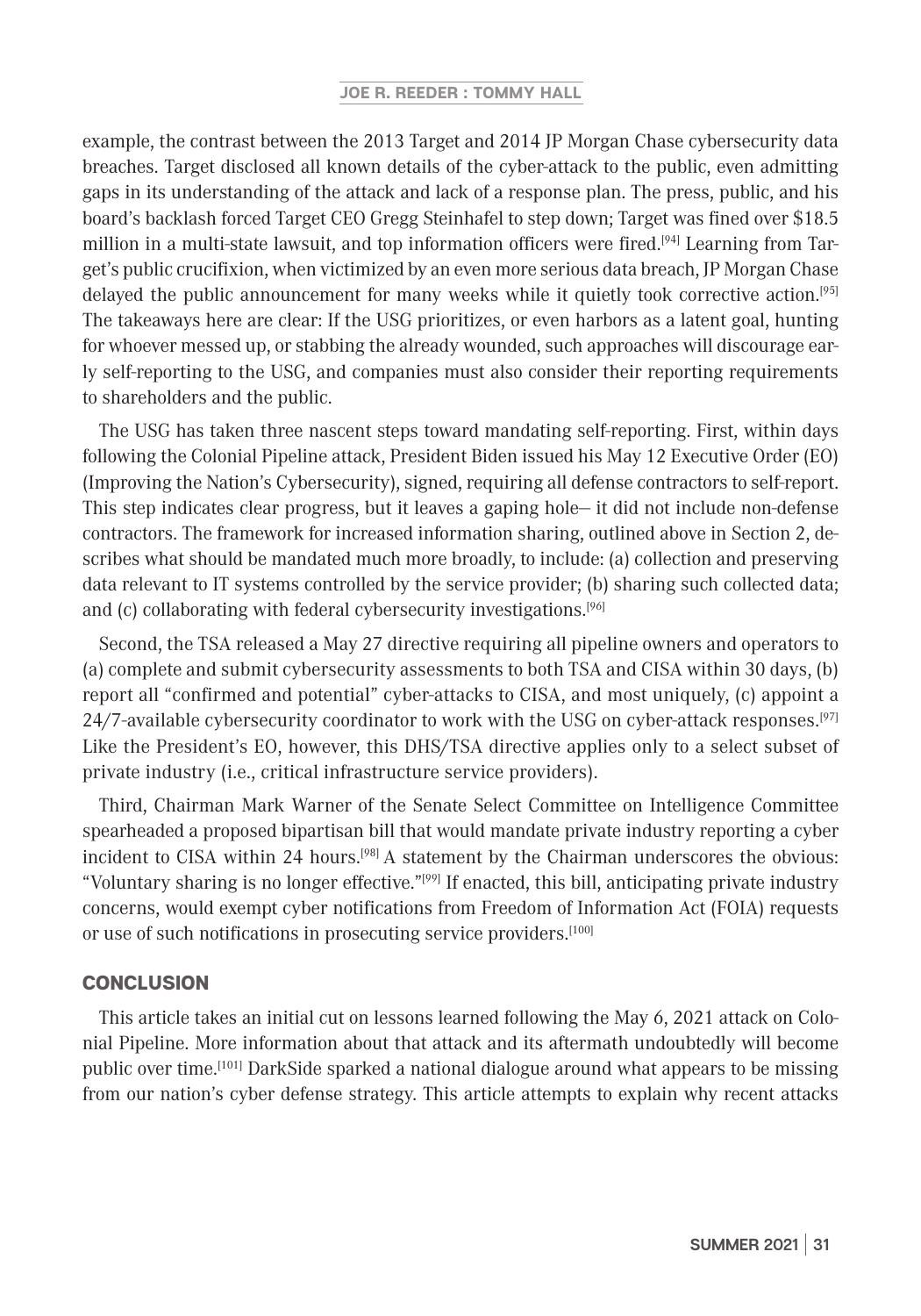reinforce the importance of focusing beyond the technical aspects of defense. Most essential is gathering people to work together, with strong leadership and leveraged talent, to secure against and respond to malevolent cyber activity. While the Executive Orders issued thus far are helpful as stop-gap interim measures, also essential are clear, executable legislation and inspired leadership, both for governance, and for motivation of all public and private stakeholders to meet this growing threat by embracing essential PPP collaboration that is integrated at every level of the partnership.

We have cited a clear example of one recent key cyber defense achievement in which a USG-created joint planning cell involving three relevant agencies led to demonstrable success. This example must become the rule and not the exception. We can no longer drag our feet on building an effective coalition among the nearly two dozen federal agencies now operating in cyberspace. Agency teamwork must be streamlined, and, vitally important, the USG team must partner broadly and deeply with all relevant private sector stakeholders, especially those that manage our infrastructure and that face increasingly sophisticated cyber defense threats. Required will be inspired leadership that broadens the aperture and embraces input from a very wide range of skills and personnel. Whenever America embraces its most valuable asset – the broad diversity of its citizenry and talent – it is victorious.<sup>[102]</sup> That timeless lesson is key to our cybersecurity, just as it has been to our military, our industry, our education, and everything important we have done. However, the US and all vibrant, free market democracies, are up against adversary countries that largely have retained public ownership of critical infrastructure, and also, that exercise far more control over their private sectors than does the USG.

Leadership includes sound management of talent, but it is much more. Defeating cyber adversaries will require cohesive, tested teams that are so conspicuous that they send an unequivocal message to all would-be adversaries. Sound cybersecurity is as much about getting the roles and responsibilities of each public and private stakeholder right as it is about state-of-the-art technology. While not the focus of this article, the US enjoys an enviable, perhaps unparalleled technological edge. Maintaining that edge is an existential imperative. The focus here is more on some key lessons that, if learned, will improve the human teaming element essential to a better defense—the cyber hygiene basics, the legislative clarity, the leadership, and the public-private partnerships and PPP buy-in all essential if we are to minimize the exposure and vulnerabilities inherent in any open, democratic society like ours.

The wakeup call in the first sentence of this article underscores the missing defense so desperately needed for the US to bring its adversaries' soccer cyber scores down from a whopping 456 points to single digits. For highlighted reasons, this defense will require multiple layers of prevention, resilience, and deterrence, along with our national resolve to leverage the full range of financial, legal, diplomatic, and defense assets at our disposal as we target and respond to increasingly formidable cyber-attackers.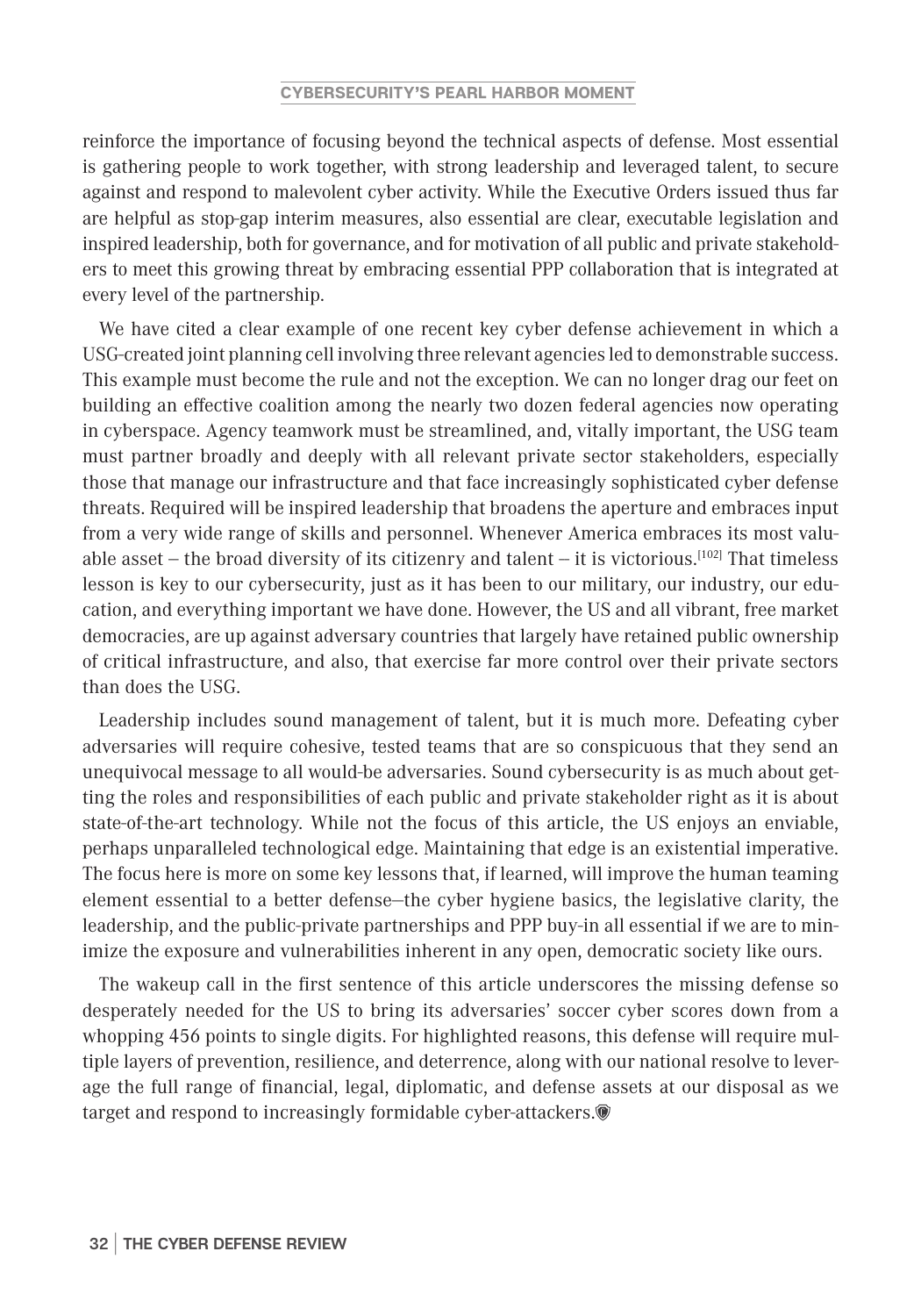### ACKNOWLEDGEMENTS

While the authors take full responsibility for any well-intended but incomplete or misguided thoughts in this article, we are deeply grateful to incoming National Cybersecurity Director Chris Inglis, a Cyberspace Solarium Commissioner, for sharing inspiration and invaluable leadership insights from which we fashioned these takeaway lessons from the Colonial Pipeline ransomware attack. West Point cadets and Naval Academy midshipmen over the years owe a great debt of thanks to this Air Force Academy graduate for the thousands of hours he has devoted, teaching them. For their editorial guidance we also give special thanks to John Costello (now with the Center for a New American Security (CNAS) and also a Cyberspace Solarium Commissioner), and formerly Deputy Assistant Secretary for Intelligence and Security at the Department of Commerce, Victoria Lee (Princeton University, 2021), Charlie Lewis (West Point, 2004), Chip Leonard & Bill Spracher (West Point, 1970), and Greenberg Traurig attorneys Paul McQuade & Scott Schipma.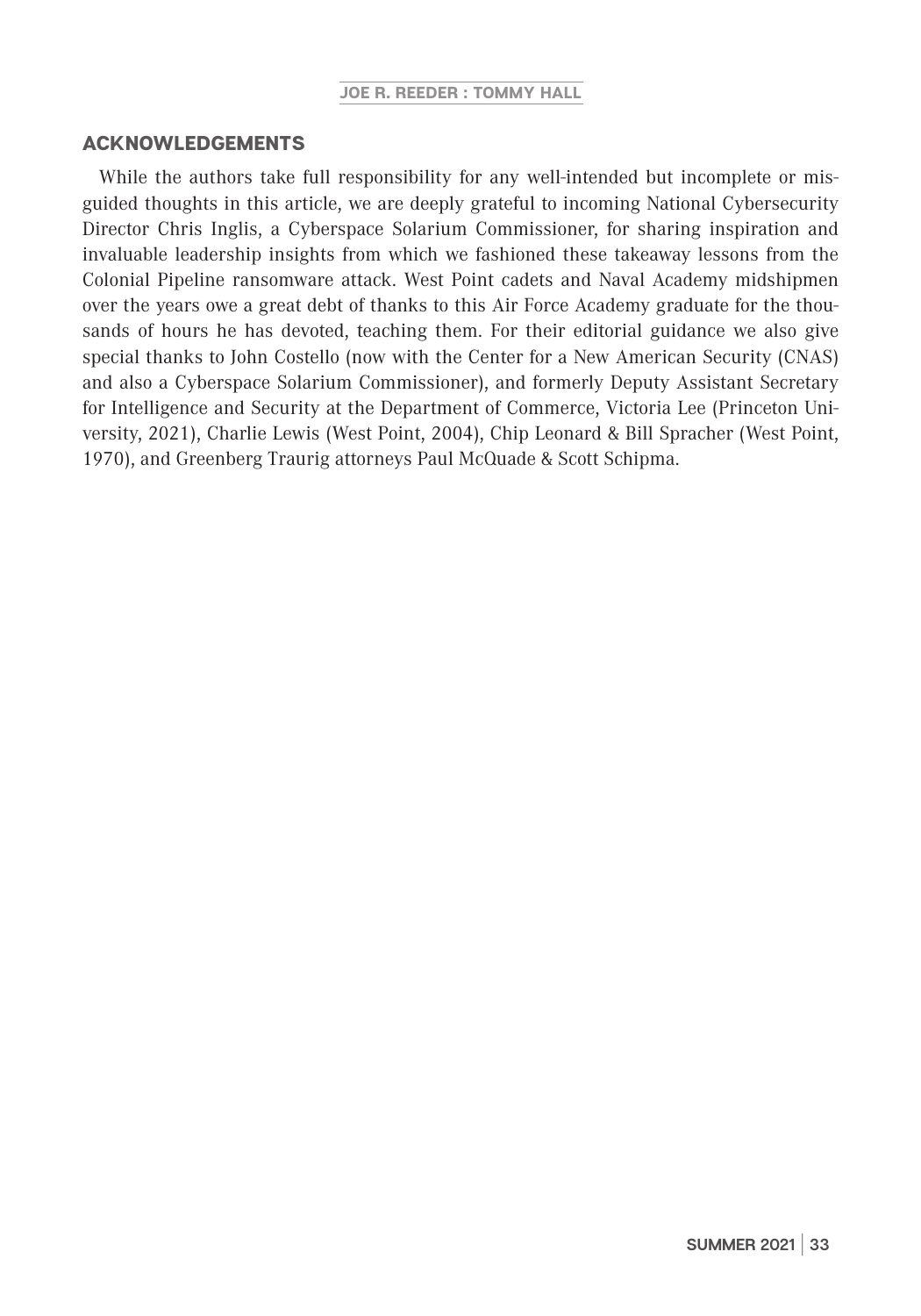- 1. Dan Geer, "Cybersecurity as Realpolitik," quoting General Chris Inglis, August 6, 2014, http://geer.tinho.net/geer.blackhat.6viii14.txt.
- 2. Scott Sagan and Allen Weiner, "Would the U.S. really answer cyberattacks with nuclear weapons?" *The Washington Post*, July 11, 2021, https://www.washingtonpost.com/outlook/2021/07/09/cyberattack-ransomware-nuclear-war/.
- 3. Dustin Volz, "U.S. Blames Criminal Group in Colonial Pipeline Hack," *Wall Street Journal,* May 10, 2021, https://www.wsj. com/articles/fbi-suspects-criminal-group-with-ties-to-eastern-europe-in-pipeline-hack-11620664720.
- 4. Brian Fung and Geneva Sands, "Ransomware attackers used compromised password to access Colonial Pipeline network," *CNN*, June 4, 2021, https://www.cnn.com/2021/06/04/politics/colonial-pipeline-ransomware-attack-password/index. html.
- 5. Joseph Blount, "Testimony of Joseph Blount, President and Chief Executive Officer Colonial Pipeline Company," *Hearing Before the United States Senate Committee on Homeland Security & Governmental Affairs,* June 8, 2021, https://www.hsgac.senate. gov/hearings/threats-to-critical-infrastructure-examining-the-colonial-pipeline-cyber-attack.
- 6. Jacob Bunge, "JBS Paid \$11 Million to Resolve Ransomware Attack," *Wall Street Journa*l, June 9, 2021, https://www.wsj.com/ articles/jbs-paid-11-million-to-resolve-ransomware-attack-11623280781.
- 7. Heather Kelly, "Ransom attacks are closing schools, delaying chemotherapy and derailing everyday life," *The Washington Post*, June 5, 2021, https://www.washingtonpost.com/technology/2021/07/08/ransomware-human-impact/.
- 8. Rachel Monroe, "The Go-Between: Negotiating with the hackers and the hacked," *New Yorker*, June 7, 2021, 22, https:// www.newyorker.com/magazine/2021/06/07/how-to-negotiate-with-ransomware-hackers.
- 9. Ibid., 23.
- 10. Ibid.; see also Lee Matthews, "2016 Saw an Insane Rise in the Number of Ransomware Attacks," *Forbes*, February 7, 2017, https://www.forbes.com/sites/leemathews/2017/02/07/2016-saw-an-insane-rise-in-the-number-of-ransomware-attacks/?sh=3070f86a58dc. This 2017 *Forbes* article quantified worldwide ransomware attacks in 2016 at 638 million—a 167 times increase from 2015.
- 11. Robin L. Fontes, Erik Korn, Doug Fletcher, Jason Hillman, Erica Mitchell, and Steven Whitham, "Jack Voltaic: Bolstering Critical Infrastructure Resilience," *The Cyber Defense Review* 5, no. 3 (Fall 2020), 45, https://www.jstor.org/stable/10.2307/26954872, citing Sarah Nelson, "Report: Local Gov Cyberattacks Reach Critical Level," *Government Technology*, December 18, 2019, https://www.govtech.com/security/Report-Local-Gov-Cyberattacks-Reach-Critical-Level.html.
- 12. Monroe, "The Go-Between," 23, 26.
- 13. Terry He, Rhoda-Mae Aronce, Lalith Dampanaboina, Justin Jose, Michael King, and Edward Cohen, *2021 SonicWall Cyber Threat Report* (Milpitas, CA: SonicWall, Inc., 2021), 5, https://www.sonicwall.com/2021-cyber-threat-report/#form.
- 14. Ibid.
- 15. Ibid., 24.
- 16. Nicole Perlroth, *This—The Cyber-weapons Arms Race—Is How They Tell Me the World Ends,* (Bloomsbury Publishing, 2021), citing Dmitry Galov, "Remote Spring: The Rise of RDP Brute force Attacks," *Kaspersky Labs,* April 29, 2020, www.securelist. com/remote-spring-the-rise-of-rdp-bruteforce-attacks/96820. Hacking of vaccine data is further discussed in David Sanger and Nicole Perlroth, "U.S. to Accuse China of Hacking Vaccine Data," *The New York Times*, May 11, 2020.
- 17. Ellen Nakashima, Hamza Shaban, and Rachel Lerman, "The Biden administration seeks to rally allies and the private sector against the ransomware threat," *The Washington Post*, June 4, 2021, https://www.washingtonpost.com/business/2021/06/04/white-house-fbi-ransomware-attacks/, accessed July 10, 2021.
- 18. Ibid.
- 19. Ibid.
- 20. Ibid.
- 21. Yaya Fanusie, "FinCEN's New Proposed Rule Rushes the Inevitable," *Forbes,* December 28, 2020, https://www.forbes.com/ sites/yayafanusie/2021/12/28/fincens-new-proposed-rule-rushes-the-inevitable/?sh=59b9480c4a6f. In December 2020, FinCEN proposed new rules, such as know-your-customer (KYC) requirements on "unhosted wallets," which were not but should have been adopted.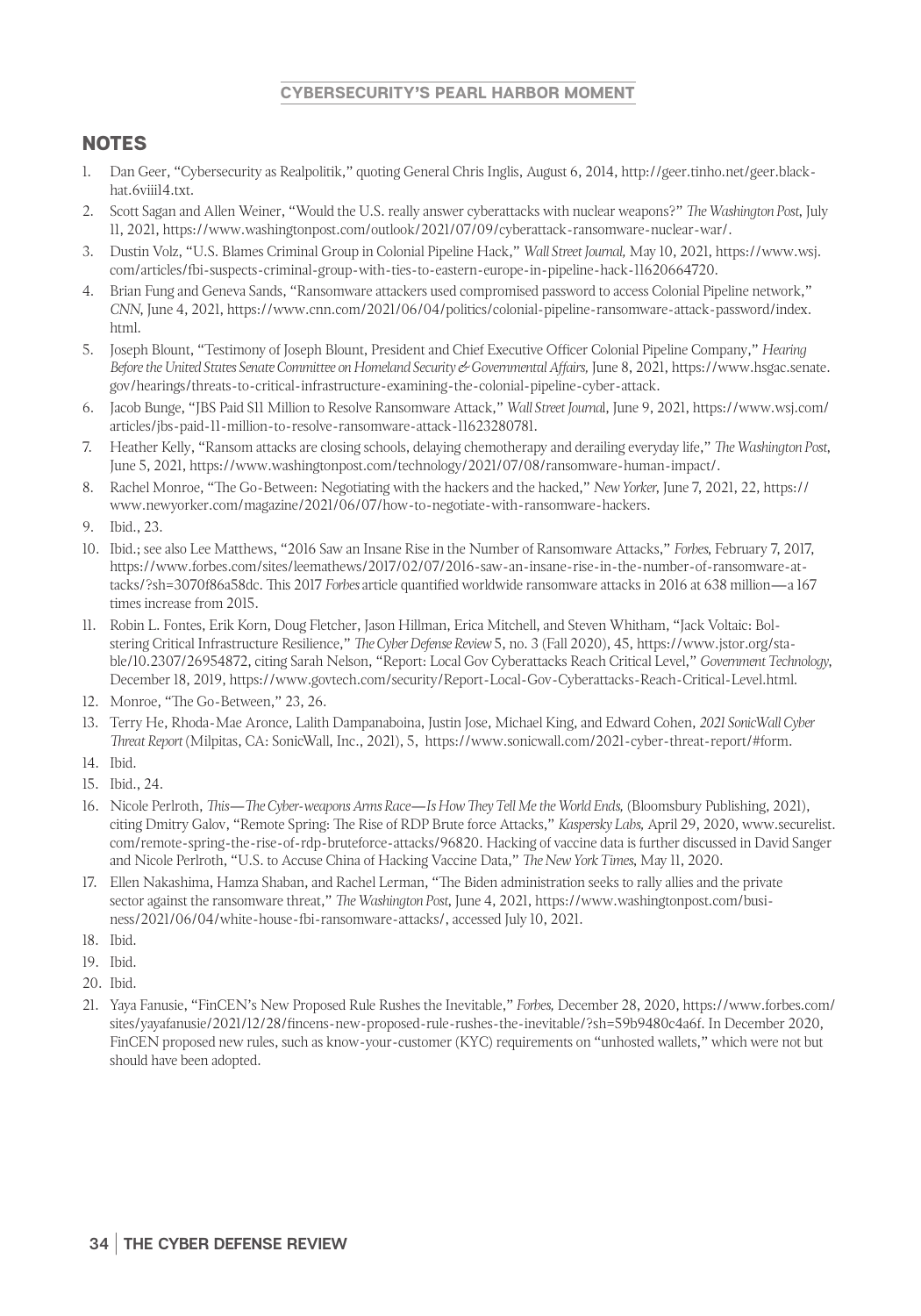- 22. "Putin is a pro at making arrests," *The Washington Post*, June 11, 2021. The US IC has not publicly confirmed the suspected coordination, but President Biden's statements following the US-Russia summit underscored tension over the Colonial Pipeline ransomware attack: "I looked at him and said: 'How would you feel if ransomware took on the pipelines from your oil fields?'" Accompanying this targeted question, the President reaffirmed the option of offensive and/or retaliatory cyber strikes as a part of the Defend Forward strategy, stating, "I pointed out to [Putin] that we have significant cyber capability. And he knows it"; see also Vladimir Soldakin and Steve Holland, "Far apart at first summit, Biden and Putin agree to steps on cybersecurity, arms control," *Reuters*, June 16, 2021, https://www.reuters.com/world/wide-disagreements-low-expectations-biden-putin-meet-2021-06-15/; see also Perlroth, "Cyber-weapons Arms Race," 365, quoting Russian cybercrime expert Tom Kellermann: "There's a pax mafiosa between the Russian regime and its cyber cartels. Russia's cybercriminals are treated as a national asset who provide the regime free access to victims of ransomware and financial crime. And in exchange, they get untouchable status. It's a protection racket and it works both ways."
- 23. Department of Defense, *Summary: 2018 Department of Defense Cyber Strategy* (2018), 3.
- 24. U.S. President, "Presidential Policy Directive 41 on United States Cyber Incident Coordination of July 26, 2016," 3, https:// obamawhitehouse.archives.gov/the-press-office/2016/07/26/presidential-policy-directive-united-states-cyber-incident.
- 25. While there are several reasons for this failure, the authors believe the two most important are (a) the lack of truly effective public-private partnering discussed later in this article, and (b) over-reliance by the USG on voluntary as opposed to mandatory standards. Both are essential.
- 26. Natasha Bertrand, Evan Perez, Zachary Cohen, Geneva Sands, and Josh Campbell, "Colonial Pipeline did pay ransom to hackers, sources now say," *CNN,* May 13, 2021, https://www.cnn.com/2021/05/12/politics/colonial-pipeline-ransomware-payment/index.html. This source cites three federal officials as stating, "Among the signs that the [DarkSide] hackers were novices is the fact that they chose a high-risk target that deals in a low-margin business, meaning the attack was unlikely to yield the kind of payout experienced ransomware actors are typically looking for, the sources told CNN." The DarkSide hackers' apologetic response to the unintended consequence of sparking a White House investigation further indicates their amateur status.
- 27. United States Office of Management and Budget, "Cybersecurity Funding," *Government Publishing Office*, March 11, 2019, 305, www.govinfo.gov/content/pkg/BUDGET-2020-PER/pdf/BUDGET-2020-PER-5-8.pdf; see also Collin Eaton and Amrith Ramkumar, "Colonial Pipeline Shutdown: Is There a Gas Shortage and When Will the Pipeline Be Fixed?" *Wall Street Journal*, May 13, 2021, https://www.wsj.com/articles/colonial-pipeline-cyberattack-hack-11620668583.
- 28. Eric Rosenbaum, "JBS cyberattack: From gas to meat, hackers are hitting the nation, and consumers, where it hurts," *CNBC,* June 2, 2021, https://www.cnbc.com/2021/06/02/from-gas-to-burgers-hackers-hit-consumers-where-it-hurts.html.
- 29. *Threats to Critical Infrastructure: Examining the Colonial Pipeline Cyber Attack Hearing Before the United States Senate Committee on Homeland Security & Governmental Affairs*, June 8, 2021 (statement of Joseph A. Blount, CEO of Colonial Pipeline), https:// www.hsgac.senate.gov/hearings/threats-to-critical-infrastructure-examining-the-colonial-pipeline-cyber-attack.
- 30. Ibid.
- 31. Kristen Eichensehr, "Public-Private Cybersecurity," *Texas Law Review* (2017), 494.
- 32. This article does not flesh out how federally-sponsored Tiger Teams would benefit here, e.g., by testing, auditing, assessing critical infrastructure, and/or providing rigorous hardware and software recommendations. However, like national safety programs, if not mandated, Tiger Teams could be incentivized by amnesty periods for repairing deficiencies or otherwise curing cybersecurity vulnerabilities.
- 33. It is unclear as to this third cardinal cyber hygienic maxim–patching soft-ware glitches–how long in advance IT software firm Kaseya knew of its patching vulnerability before the devastating cyberattack that crippled up to 1,500 businesses. As the July 7, 2021, *The Washington Post* lead editorial explained: "The firm was aware of the vulnerability exploited [by REvil] and was working to patch it; the problem was the hackers got there first"; see also, Editorial Board, "Opinion: Biden said we'd 'find out' whether Putin would act on ransomware. Now we have," The Washington Post, July 7, 2021, https://www.washingtonpost.com/opinions/2021/07/07/biden-said-wed-find-out-whether-putin-would-act-ransomware-now-we-have/.
- 34. Josephine Wolff, "Five myths about ransomware," *The Washington Post,* June 10, 2021, https://www.washingtonpost.com/ outlook/five-myths/five-myths-about-ransomware/2021/06/10/b1e00344-c8b1-11eb-81b1-34796c7393af\_story.html.
- 35. William Turton and Kartikay Mehrotra, "Hackers breached Colonial Pipeline using compromised password," *Bloomberg News*, June 4, 2021, https://www.bloomberg.com/news/articles/2021-06-04/hackers-breached-colonial-pipeline-using-compromised-password. Mr. Blount's testimony to the Senate Committee on Homeland Security and Governmental Affairs provides more clarity, as follows: "[W]e believe the attacker exploited a legacy virtual private network (VPN) profile that was not intended to be in use. We are still trying to determine how the attackers gained the needed credentials to exploit it… We have shut down the legacy VPN profile, and we have implemented additional layers of protection across our enterprise. It remains unclear why this profile did not require 2FA or why it still even existed." See also *Testimony of Joseph Blount*.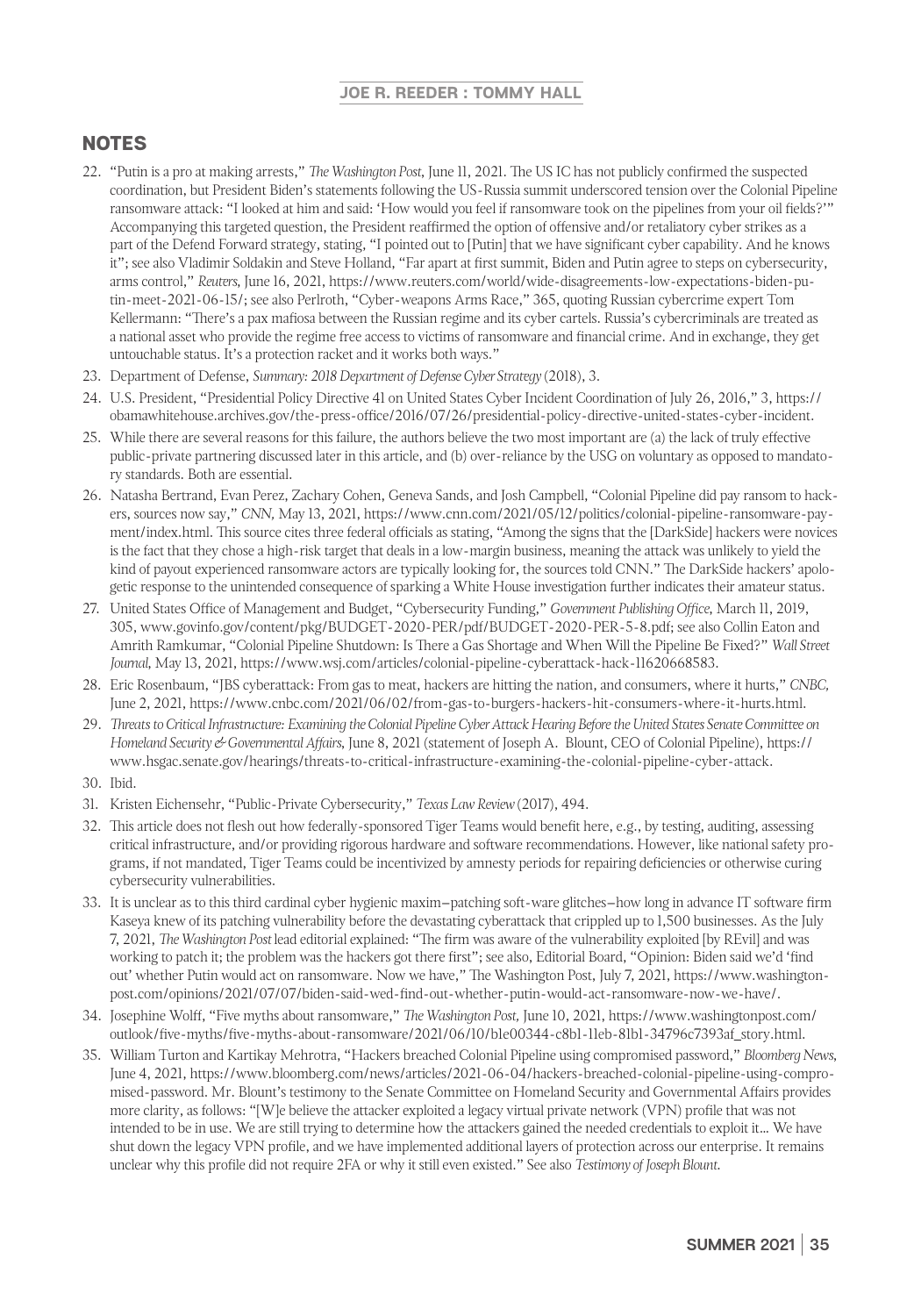- 36. Many, including General Inglis during our interview, project that the vast majority of attacks would be thwarted by these three basics. While a US vulnerability gap would still exist, thwarting the vast majority of all malicious attacks would be a huge improvement over what we face today with only partial adherence to these basics.
- 37. Gerrit de Vynck and Rachel Lerman, "Widespread ransomware attack hits hundreds of businesses," *The Washington Post*, July 3, 2021, https://www.washingtonpost.com/technology/2021/07/02/kaseya-ransomware-attack/.
- 38. Ibid. Before this article went to print, a broad supply-chain attack widely reported in the news on July 6, 2021, locked hundreds of small and mid-sized businesses, and tens of thousands of computers. The notorious (and highly sophisticated hacker), REvil, took credit and demanded \$70 million in ransom; see also Robert McMillan, "Ransomware Hackers Demand \$70 Million to Unlock Computers in Widespread Attack," *Wall Street Journal,* July 5, 2021, https://www.wsj.com/articles/ ransomware-hackers-demand-70-million-to-unlock-computer-in-widespread-attack-11625524076?mod=searchresults\_ pos4&page=1.
- 39. While the first of the 3 Ps in PPP typically refers to "public," flipping the order could help underscore what we believe to be the importance, at least on many fronts, of equality of these two partners, notwithstanding the primacy of the USG in overall national security policy. Moreover, as we endeavor to explain, our legislative and executive branches of government are both essential to that. However, the backbone of success, as was true with the private sector in World War II, will be the private sector's performance in this cybersecurity partnership.
- 40. Zachary Cohen, Natasha Bertrand, Kevin Liptak, and Geneva Sands, "Biden administration officials privately frustrated with Colonial Pipeline's weak security ahead of crippling cyberattack," *CNN*, May 11, 2021, accessed June 7, 2021, https://www. cnn.com/2021/05/11/politics/biden-administration-ransomware-frustration/index.html.
- 41. In addition to the newly created White House Office of National Cybersecurity Director, some of the many other governmental players in what is now a confusing mix of nearly two dozen agencies relevant to infrastructure attacks (many involved in the Colonial Pipeline attack) include: the FBI, Cyber Security and Infrastructure Security Agency (CISA), Department of Justice (DOJ), National Security Council (NSC), Department of Energy (DOE), Department of Homeland Security (DHS), National Cybersecurity and Communications Integration Center (NCCIC), Pipeline and Hazardous Materials Safety Administration (PHMSA), National Infrastructure Coordination Center (NICC), Federal Energy Regulatory Commission (FERC), Energy Information Administration (EIA), Critical Infrastructure Partnership Advisory Council (CIPAC), Environmental Protection Agency (EPA), National Institute of Standards and Technology (NIST).
- 42. In addition to the newly created White House Office of National Cybersecurity Director, some of the many other governmental players in what is now a confusing mix of nearly two dozen agencies relevant to infrastructure attacks (many involved in the Colonial Pipeline attack) include: the FBI, Cyber Security and Infrastructure Security Agency (CISA) (within Department of Homeland Security (DHS), Department of Justice (DOJ), National Security Council (NSC), Department of Energy (DOE), National Cybersecurity and Communications Integration Center (NCCIC), Pipeline and Hazardous Materials Safety Administration (PHMSA), National Infrastructure Coordination Center (NICC), Federal Energy Regulatory Commission (FERC), Energy Information Administration (EIA), Critical Infrastructure Partnership Advisory Council (CIPAC), Environmental Protection Agency (EPA), and National Institute of Standards and Technology (NIST).
- 43. Cohen, "Officials privately frustrated." Although this article does not specify the number of officials and extent of their frustration, key quotes attributed to CISA definitely reveal significant frustration. CISA's Brandon Wales softened comments saying, "We [CISA] have had historically good relationship with both Colonial, as well as the cybersecurity firms that are working on their behalf." Yet other quotes pin down potential points of frustration: "They did not contact CISA directly…We were brought in by the FBI after they were notified about the incident… I think that there's a benefit when CISA is brought in quickly because the information that we glean, we work to share it in a broader fashion to produce other critical infrastructure." This quote indicates that Colonial Pipeline contacted some but not all agencies early on. For several reasons, the authors respectfully hold the USG, not Colonial Pipeline, responsible here. First, certain responsible USG authorities appear to have been timely notified. Second, it should be the USG's responsibility, not private industries, to identify clearly those agencies that require notification, and that was anything but clear on May 6. Third, once a responsible USG official is notified, that official, not the ransomware victim, best knows which other USG agencies require notice, and that official should give that notice. Fourth, and also important, relevant USG and corporate officials alike in the midst of battle (or even after) should refrain from taking public potshots that could undermine trust or divert attention from the attacker—something CISA's Brandon Wales appears to have recognized.
- 44. Carlie Porterfield, "Department of Justice Creates New Task Force to Take On Ransomware Attacks," *Forbes*, June 3, 2021, https://www.forbes.com/sites/carlieporterfield/2021/06/03/department-of-justice-creates-new-task-force-to-take-onransomware-attacks/?sh=396e976a4b80.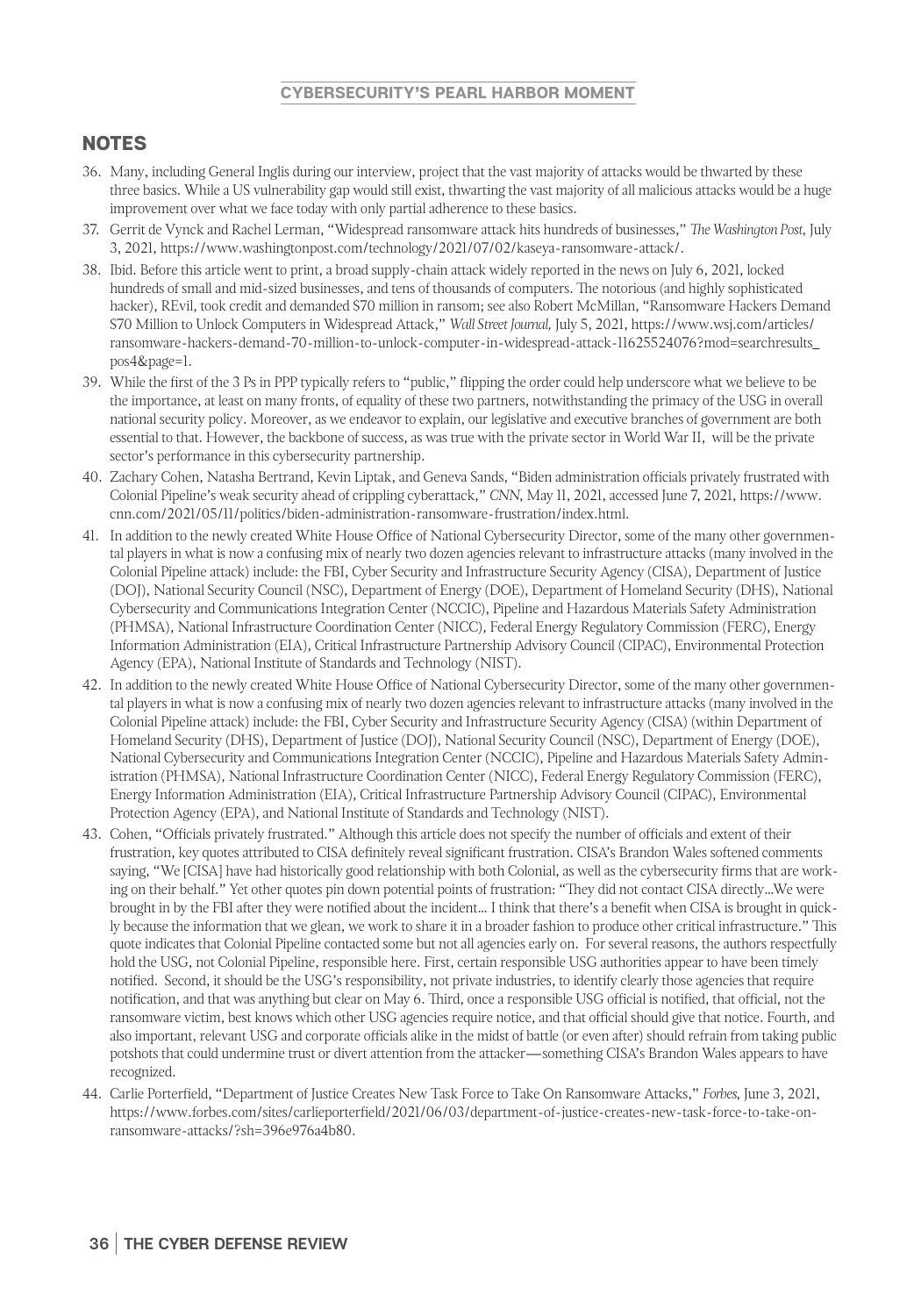- 45. Christopher Bing, Joseph Menn, and Sarah N. Lynch, "U.S. seizes \$2.3 mln in bitcoin paid to Colonial Pipeline hackers," *Reuters*, June 7, 2021, https://www.reuters.com/business/energy/us-announce-recovery-millions-colonial-pipeline-ransomware-attack-2021-06-07/.
- 46. Ryan Gallagher and Alyza Sebenius, "JBS cyber attack raises questions about preparedness," *Bloomberg*, June 8, 2021, https:// www.farmprogress.com/business/jbs-cyber-attack-raises-questions-about-preparedness.
- 47. Larry Clinton, "Best Practices for Operating Government-Industry Partnerships in Cyber Security," *Journal of Strategic Security* 8, no. 4 (2015), 52, DOI: http://dx.doi.org/10.5038/1944-0472.8.4.1456.

- 49. "A Comprehensive Framework for Action: Key Recommendations from the Ransomware Task Force," Institute for Security and Technology (April 2021), 60, https://securityandtechnology.org/ransomwaretaskforce/.
- 50. Ibid., 58.
- 51. Ibid., 60 and 80, citing "Aon's E&O | Cyber Insurance Snapshot," https://www.aon.com/cyber-solutions/wp-content/ uploads/Aon-errors-and-omissions-cyber-insurance-snapshot.pdf; "Cyber may never experience another soft market: Gallagher Re," Intelligent Insurer, April 14, 2021, https://www.intelligentinsurer.com/news/cyber-may-never-experience-anothersoft-market-gallagher-re-25350; 2021 Cyber Insurance Market Conditions Report, https://www.ajg.com/us/ news-andinsights/2021/jan/2021-cyber-insurance-market-report.
- 52. Ibid., 61 and 81, citing to Jeff Stone, "FBI turns to insurers to grasp the full reach of ransomware," Cyberscoop, March 30, 2020, https://www.cyberscoop.com/ransomware-fbi-insurance-companies-data/; Sean Lyngaas, "Inside the FBI's quiet 'ransomware' summit," Cyberscoop, November 16, 2019, https://www.cyberscoop.com/fbi-ransomware-summit/.
- 53. Perlroth, *The Cyber-weapons Arms Race*, 398.
- 54. Ibid., 398-99. Norway broadly defines those companies that provide "basic national functions," to include: financial services, electricity, health services food supply, transportation, heating, media platforms, and communications, and penalizes companies that fail to perform penetration testing, threat monitoring, and other basic security measures. In addition to strict standards for government employees, Norwegian companies have made cybersecurity training a cornerstone of their culture.
- 55. Ibid.
- 56. Vaughan Grant, "Critical Infrastructure Public-Private Partnerships: When Is the Responsibility for Leadership Exchanged?" *Security Challenges* 14, no. 1 (2018), https://www.jstor.org/stable/26488490.
- 57. Siobhan Gorman and Julian E. Barnes, "Iran Blamed for Cyberattacks," *Wall Street Journal*, October 12, 2012, https://www. wsj.com/articles/SB10000872396390444657804578052931555576700. In 2012, the Iranians attempted to cyberattack the US in its financial heart. By one account, during a Joint Chiefs of Staff meeting following Iran's probing cyber strikes on Wall Street, one high-profile attendee, questioning the decision requiring private corporations to cyber defend themselves, sardonically asked, if North Korea fired a missile, the US should first determine whether the missile was targeting US troops or US corporation assets before the USG would act. While the question was partly in gest, today, over a decade later, the private sector, indeed all Americans, should know the answer is clear—any attack on any part of the US will be met with swift and unequivocal response of our choosing, on our timetable, and it will be a unified, public-private coordinated response calculated not only to protect but also to punish and otherwise strongly disincentivize any encores.
- 58. Zachary Cohen and Geneva Sands, "Four key takeaways on the US government response to the pipeline ransomware attack," CNN, May 11, 2021, https://www.cnn.com/2021/05/11/politics/colonial-pipeline-cyber-hearing-senate-homeland-security-committee/index.html.
- 59. In their research article titled "An Improvised Patchwork: Success and Failure in Cybersecurity Policy for Critical Infrastructure," *Public Administration Review* (2020), Sean Atkins and Chappell Lawson of the Massachusetts Institute of Technology concluded, following dozens of in-depth interviews, that use of non-profit Information Sharing Analysis Centers (ISAC's) has proven invaluable in facilitating inter-company and public-private information exchange, both within given sectors and even across different sectors. https://www.researchgate.net/publication/346496117. For those interested in why and how whole-of-government policymaking also requires sector-specific tailoring in order to optimize cybersecurity, Professor Lawson's and Dr. Atkins' superbly insightful study is a must.
- 60. Grant, "Critical Infrastructure Public-Private Partnerships," 41.
- 61. Tasha Jhangiani and Graham Kennis, "Protecting the Critical of the Critical: What is Systemically Important Critical Infrastructure?" *Lawfare,* June 15, 2021, https://www.lawfareblog.com/protecting-critical-critical-what-systemically-important-critical-infrastructure.
- 62. Ibid., 45.

<sup>48.</sup> Ibid., 54.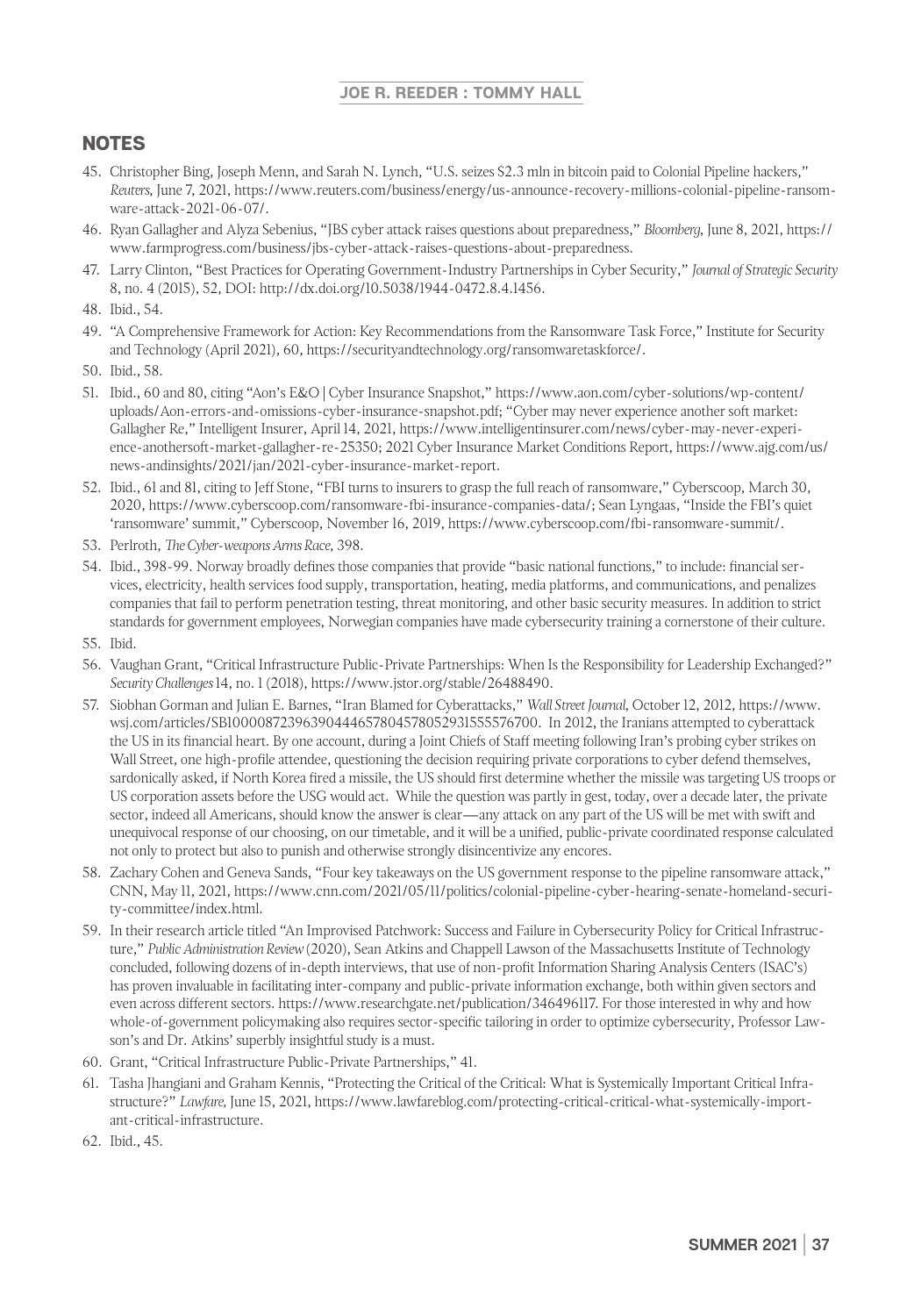- 63. Internet Security Alliance, "Best Practices for Cybersecurity Public-Private Partnerships," in *Input to the Commission on Enhancing National Cybersecurity*, 61, https://www.nist.gov/system/files/documents/2016/09/16/isa\_rfi\_response.pdf. This research was conducted by both the IT Sector Coordinating Council and DHS. Using a modified critical-incident method that incorporated six case studies, the joint research team developed an agreed list of a dozen best practices that embody successful PPP.
- 64. Ibid., 62.
- 65. Clinton, "Best Practices," 68. The author lists nine other best practices in this study: involve industry by using the process known as NIPP; contact stakeholders early on, ideally at the "blank page" stage; continuous and regular government-private sector stakeholder interaction; provide all stakeholders (both public and private) ample time to review and input; establish and encourage co-leadership programs; consensus partnership decision-making; communicate a genuine interest in stakeholder input; robust engagement from federal agencies in addition to DHS; government follow-through on all partnership-related decisions; and adequate, properly resourced, competent support services.
- 66. Will Englund and Ellen Nakashima, "Panic buying strikes Southeastern United States as shuttered pipeline resumes operations," *The Washington Post*, May 12, 2021, https://www.washingtonpost.com/business/2021/05/12/gas-shortage-colonial-pipeline-live-updates/.
- 67. William Turton and Kartikay Mehrotra, "Hackers breached Colonial Pipeline using compromised password," *Bloomberg News*, June 4, 2021, https://www.bloomberg.com/news/articles/2021-06-04/hackers-breached-colonial-pipeline-using-compromised-password.
- 68. Cohen and Sands, "Four key takeaways."
- 69. Danny Palmer, "Ransomware: Don't pay up, it just shows cyber criminals that attacks work, warns home secretary," May 11, 2021, https://www.zdnet.com/article/ransomware-dont-pay-the-ransom-it-just-encourage-cyber-criminals-that-attackswork-warns-home-secretary/.
- 70. Observations and conclusions throughout this article are those of the authors. The notion of "red activities" in lieu of "redlines" in response to cyber misbehavior was inspired by our interview of General Inglis.
- 71. Peter Apps, "West struggles with Russia's 'ambiguous warfare' tactics," *Reuters*, November 27, 2014, https://www.reuters. com/article/us-russia-nato-security/west-struggles-with-russias-ambiguous-warfare-tactics-idUSKCN0JB0BU20141127. A prominent example of Russia's ambiguous warfare tactics that facilitated plausible deniability is the implementation of "Little Green Men," deployed to Crimea and Eastern Ukraine in 2014. These Russian assets either wore uniforms without insignia or plainclothes.
- 72. The Stuxnet attack (discovered in 2010) against the Iranian nuclear centrifuges is a classic example. While there are many reports attributing this highly successful attack to some combination of the US and Israel, today, nearly twelve years later, no one knows for sure who did what. Indeed, Iranians for many months, mistaking destroyed centrifuges as normal attrition of equipment, did not even know Iran had been attacked.
- 73. Editorial Board, "Biden said we'd 'find out.'"
- 74. David Sanger, *The New York Times*, July 13, 2021, https://www.nytimes.com/2021/07/13/us/politics/russia-hacking-ransomware-revil.html.
- 75. Senator Angus King and Representative Mike Gallagher, *United States of America Cyberspace Solarium Commission*, March 2020, 1, https://www.solarium.gov/report. The three ways to achieve the stated end state of reducing the probability and impact of cyber-attacks of significant consequence are (1) shape behavior, (2) deny benefits, and (3) impose costs. The first way relies on US collaboration with allies and partners, the second relies on US collaboration with the private sector, and the third relies on military cyber force projection as outlined in the defend forward strategy. Each of the three ways involves a separate deterrent layer, aiming to increase American cybersecurity by altering adversaries' cost/benefit analysis in choosing to engage in cyber-attacks.
- 76. Ibid., 23-24. This report explains how a layered cyber deterrence "increase(s) the costs and decrease(s) the benefits that adversaries anticipate when planning cyber-attacks against American interests."
- 77. *Cyberspace Solarium Commission*, 25.
- 78. Ibid., 24.
- 79. Ibid., 25.
- 80. General Inglis created the excellent "layered cyber deterrence" chart in the text above for his service academy classrooms, which also was used for the same purpose by the Cyberspace Solarium Commission; see also Ibid.
- 81. *2018 Department of Defense Cyber Strategy*, 2.